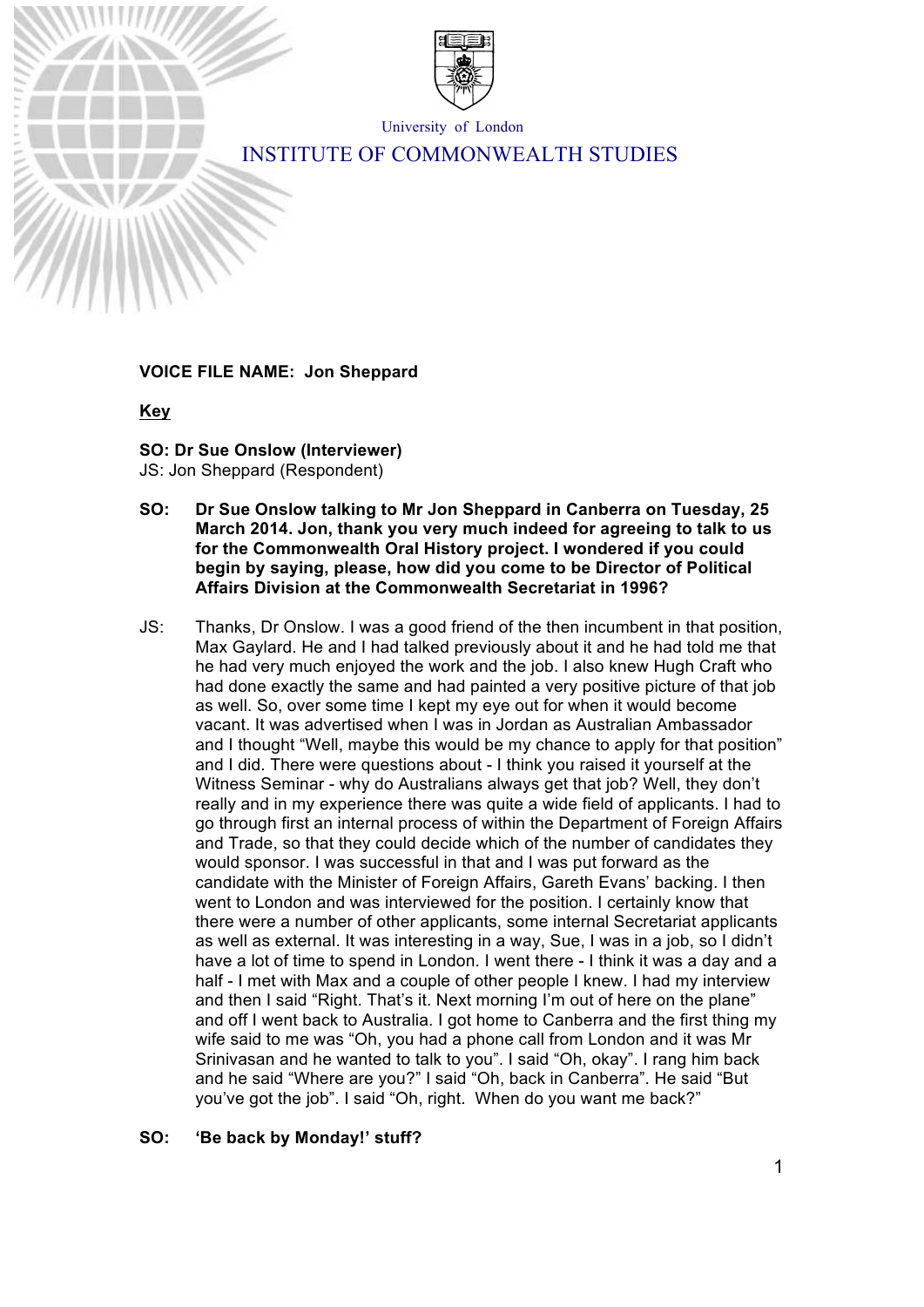JS: Not quite, but, of course, we then talked about a suitable occasion and timing and everything, but that was kind of fun.

# **SO: It would've been.**

JS: I didn't expect to get the job, as there was a strong field and it had always been building up this idea that, you know, the Australians think they've got this job.

#### **SO: Well there is quite a list of you Australians as Directors of International Affairs/Political Affairs Division.**

- JS: Three.
- **SO: Three, yes. Hugh Craft, Max Gaylard, and yourself.**
- JS: Or four.

### **SO: Four?**

- JS: Yes, with Matthew (Neuhaus). Yes, but I believe the Canadians always went for the Deputy Secretary General of the CFTC level job for many years. Britain considered that they prefer to have one or two people at senior levels of the organisation. For a while they had a Deputy Secretary General as well. They could never nominate for the Secretary General, because of the location of the Secretariat. These are the ABC countries who are most active, both financially and politically in supporting the Commonwealth and I don't think it's inappropriate that they should have people at key positions in the Secretariat. Other countries, like India and South Africa have been invited many times to put forward people and haven't really done so up until recently.
- **SO: Well, let's see. Kris Srinivasan is after all an Indian, who was appointment in 1995. Amitav Banerji a longstanding Indian diplomat who has served at the Secretariat since 1990; I think it's when he first joined the Secretariat – he is still there, of course, now as Head of Political Affairs. Also, Moni Malhoutra…**
- JS: That's true.

#### **SO: So, these are indications of value attached to the Commonwealth by India?**

JS: I think a lot of those people got there at their own initiative from India, more than as a result of their government saying "Right, we want somebody competent and senior in the Secretariat".

#### **SO: So how much importance did your government, at the time, attach to the Commonwealth as an entity, as an institution?**

JS: Perhaps not as much as we would have wanted it to. When it comes to multilateral diplomacy, I think the Australian government tends to look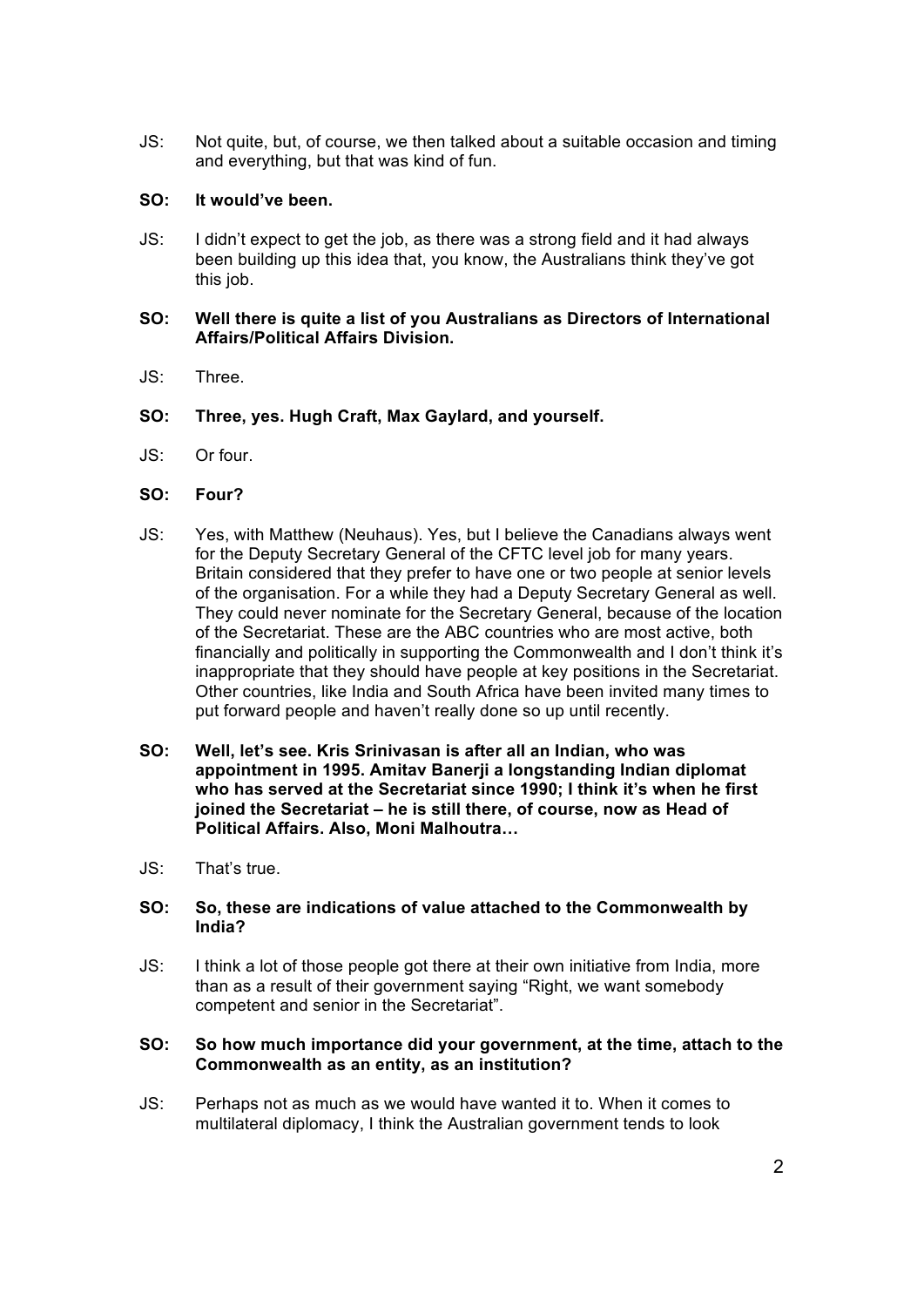towards New York, Geneva, more than London. There's a certain feeling there that the Commonwealth is Britain's baby and…

### **SO: Is there?**

JS: Oh, I think so.

# **SO: And with that, comes an implicit assumption that Britain will help drive whatever Commonwealth agenda is there, even though it's not 'the British Commonwealth'?**

JS: No, it's not the British Commonwealth, but what brings all those countries together in the first place and where is it located? So, you know, I do think that Australia values the Commonwealth in both the political and economic development fields, but they don't consider themselves a leading act. Well, they do to some extent, yes, but…

### **SO: Yes, as you've just said 'the ABC countries'.**

JS: Yes, they do, but nevertheless, I think they consider "the" leading act is the UK and I suspect the UK thinks the same.

#### **SO: I would say the British Government is quite conflicted about the Commonwealth.**

- JS: Yes, but if you look deeply… You have the Queen, of course. She's the Head of the Commonwealth.
- **SO: Indeed, the Head of the Commonwealth is the Monarch. She "happens" to be the Queen of the United Kingdom, the Queen of Canada and still the Queen of Australia, although, of course, you had your referendum in 1999 and there is still a Republican sentiment in this country. This question of individual national attitudes towards the Commonwealth, I think, is very interesting in considering the view of the possibilities and the policy space that the Commonwealth provides. I know that the Conservative government of John Major was thought to be more consensual and collaborative with the Commonwealth after the tensions between the Thatcher government and the Commonwealth, particularly over Southern Africa and Apartheid South Africa; but by 1997 with the arrival of the Labour government under Tony Blair, that the Commonwealth was not necessarily top of their list of international entities and organisations.**
- JS: No, the EU was.
- **SO: Exactly. Then at the time of your arrival at the Secretariat in 1996 your government had a certain value and attachment to the Commonwealth, although it was not top priority. When you arrived in April 1996, there that was around the beginning of Chief Emeka's second term as Secretary General; and also very shortly after the seminal Heads of Government meeting in Auckland at the end of 1995 and the Millbrook Declaration, which set up the CMAG. How involved were you in helping to set up the structure and framework of CMAG?**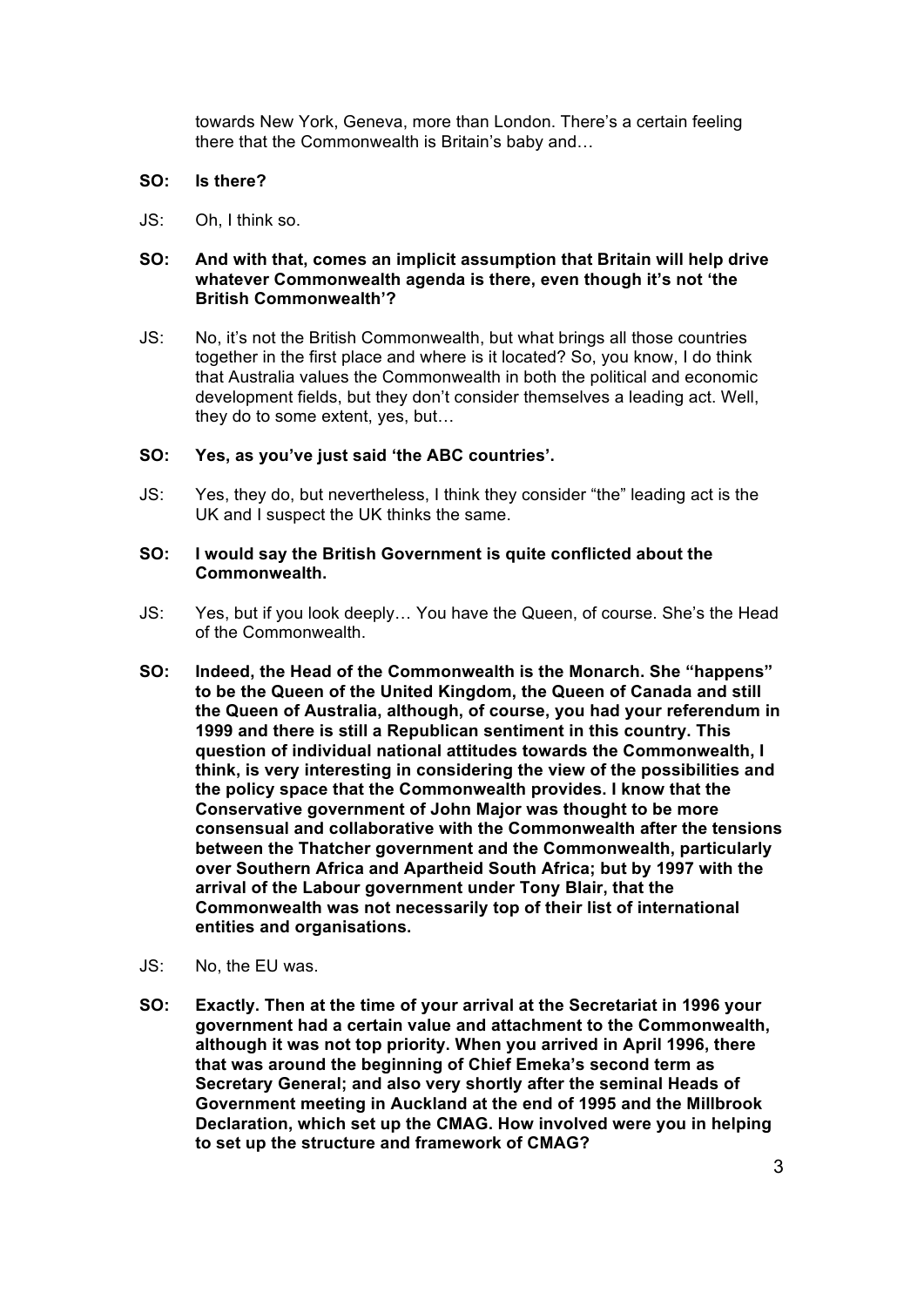JS: The CMAG meeting followed my arrival by about three days and, of course, I couldn't participate in a meaningful way, I was just an observer at that stage. But, yes, they were feeling their way, obviously, and there was quite a lot of excitement about the CMAG, because there was a feeling that finally some teeth had been put in the Commonwealth structure and that was true and it worked out that way, which was good.

# **SO: Yes. So, at that particular point it would have been New Zealand's Foreign Minister Don McKinnon?**

JS: Yes, Don McKinnon was a member. Zimbabwe's Stan Mudenge was chair.

### **SO: Yes. Britain was a member as well?**

JS: Yes. I think Claire Short used to come along occasionally representing the UK.

#### **SO: So, after that particular meeting, did you attend all other meetings of CMAG?**

JS: Yes, every one, during the time I was there. CMAG started with a large degree of enthusiasm and promise. However, it soon became apparent that the Ministers were reluctant to delve too deeply into the 'internal affairs' of fellow Commonwealth countries. Zimbabwe is a case in point. As long as Zimbabwe was a member of CMAG, it was very difficult to put that country under the CMAG spotlight. And of course some of CMAG's members were the prime offenders.

# **SO: Nigeria was the critical issue from CMAG's inception in late 1995. How far did you feel that Chief Emeka, as a Nigerian and a former Foreign Minister of a previous Nigerian government, in fact was in a delicate position?**

JS: He was and there was some talk that if Nigeria failed to meet the required standards, then Nigeria would be ousted and all Nigerians in the Secretariat would have to leave their positions; that was a very interesting undercurrent. It didn't happen in the end, but the other side of that coin is that the Secretary General, the Chief, was very keen to democratise Nigeria to get rid of the military rulers and to return to democratic rule. He certainly put a lot of pressure on for Nigeria to be top of the agenda. I think I mentioned the other day at the seminar that I spent a lot of time in Nigeria at various occasions. I went through regional, local government, parliamentary and presidential elections leading the Secretariat team in Commonwealth observer groups and I got to see a lot of Nigeria. And it worked. It was a success story.

# **SO: That was after the death of General Sani Abacha.**

JS: Yes after Abacha had passed away – in dubious circumstances – but right, yes, and then you had this incredible man, General Abdulsalami Abubakar, was a military leader who wanted to return to democracy and he was the one that set in motion all these elections that I just mentioned. A couple of years later he and I were in Zimbabwe together for the electoral observation there.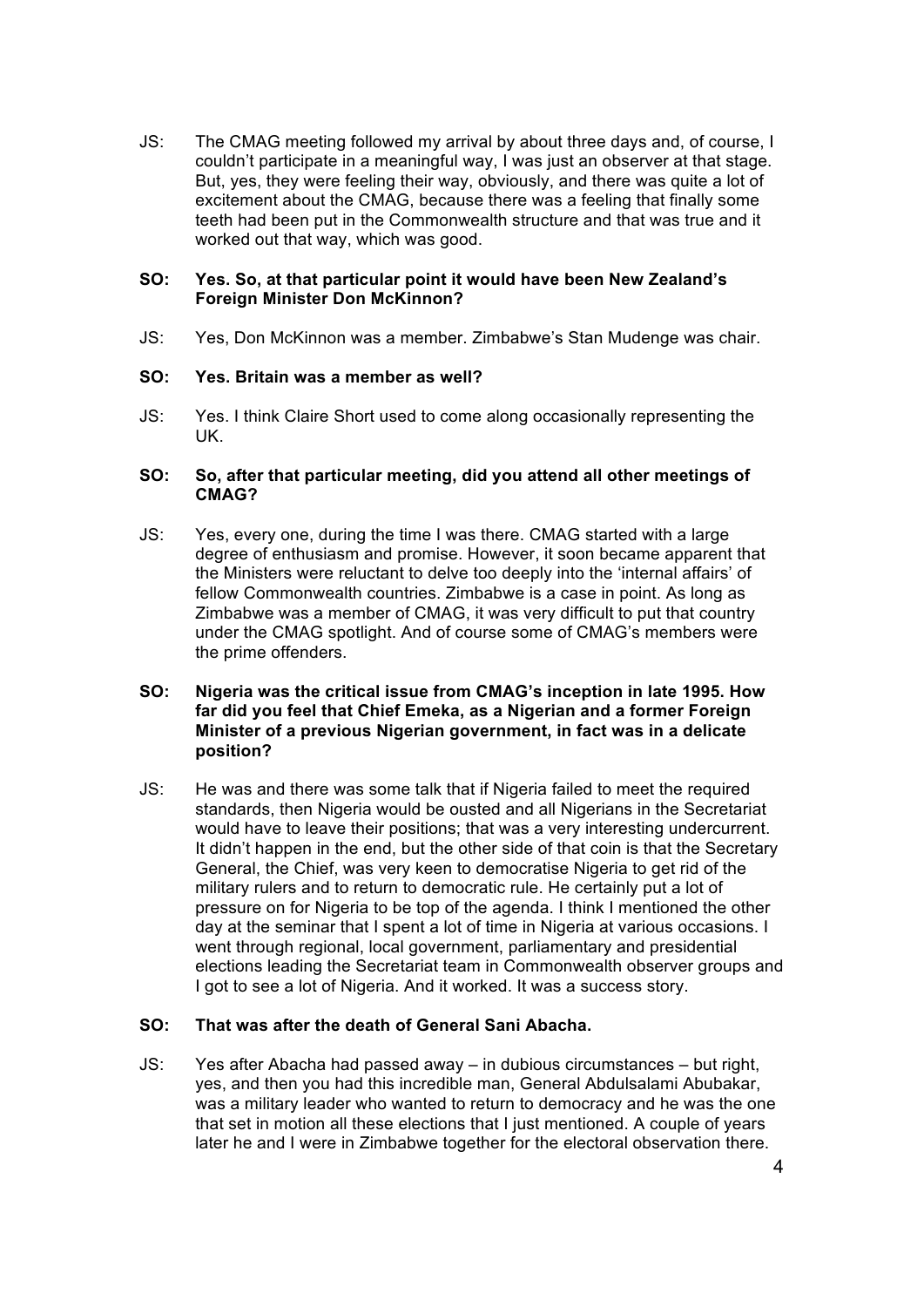He was not an Abacha man at all; he was, in fact, in some danger in his position because of his opposition, or his failure to enthusiastically support and whatever; so when Abacha suddenly passed away and he'd came in, that was it. That was the turning point and everything flowed from that.

- **SO: On your involvement in COGs, Commonwealth Observer Groups: there was by then an established modus operandi: setting up a particular team, going down and assessing various aspects of the election organisation, pre-issue of the electoral roll, liaising with the Election Commission, etc. How far, though, was the Commonwealth really a minor part of election observation at that particular point, because surely the Commonwealth hadn't got the funds of the Carter Foundation, or other international observer groups?**
- JS: It wasn't an established procedure when I got there. It was something that we worked out. I mentioned before that I participated in about thirteen of them and as did a colleague in the PAD (Political Affairs Division), who deserves a lot of the credit for the way these things worked; and that's Chris Child, he's British. I'm not sure where he's moved onto now, but he was a very good organiser and he knew what had to be done. We worked out how these things would operate.
- **SO: Did you draw upon the earlier Malaysian election observer mission at the beginning of the 90s, and the Commonwealth observer mission in South Africa in 94?**
- JS: Oh, yes. To some extent, yes.

#### **SO: This was not 'tabula rasa' in terms of Commonwealth procedure?**

JS: Not entirely. These things always develop over time, but by the mid-point we had a model worked out and that model seemed to work effectively; it probably evolved in Nigeria and was transported to just about everywhere.

# **SO: Yes. So, you established that you needed, obviously, as many Commonwealth observers as possible, drawing upon the particular pool of expertise within the Secretariat. Were you looking outside as well?**

- JS: Well, you really looked outside to start with and you tried to find people who had the relevant experience. I'm not sure what's happened since I left. I'm not sure if it's working as well, I really don't know. The problem that did occur at times for us was that we didn't have a big enough pool to draw on. We kept getting the same people again and again; "Oh, so and so who is the Chief Electoral Officer in x country? He did a great job last time. Let's get him again" and we should have looked more widely. I suspect that's become even more the case. You've got these people who are almost professional Commonwealth observers.
- **SO: Is that a problem?**
- JS: Yes.
- **SO: Why would that be a problem?**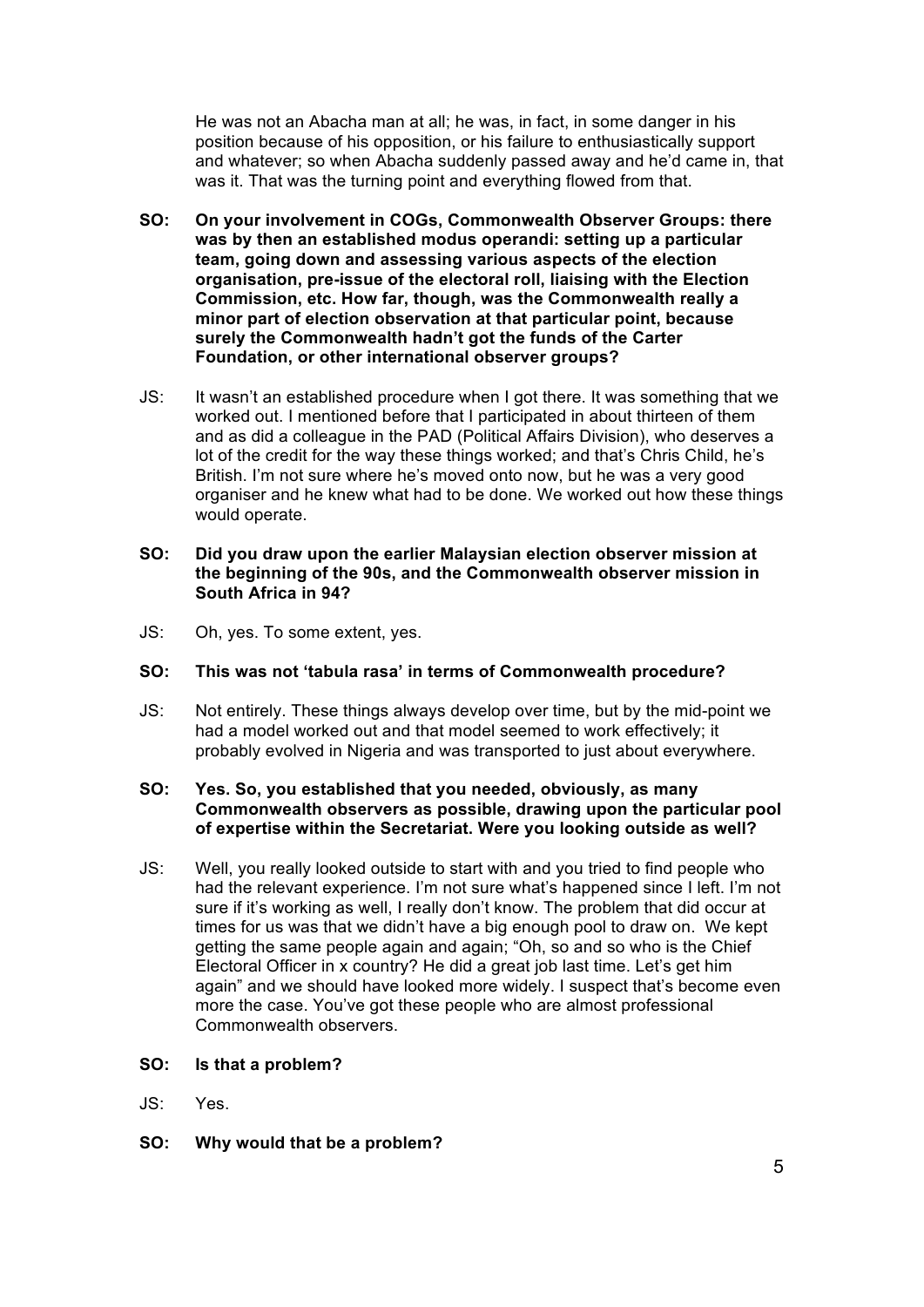JS Well, you're trying to help and educate the people who are the observer group as well. You're trying to instil in them the principles.

# **SO: Ah! So it's precisely so that there will be a cross fertilisation of good electoral practice, to carry it back to their own country?**

JS: Yes. Indeed. One good example of that. We had a very good Ghanaian Head of the Electoral Commission there, and we had him a couple of times as an observer and we also then supported the Ghanaian Electoral Commission and its development and everything meshed very well there. That was the sort of thing we were hoping to achieve as, if you like, a side effect of the observer missions, I suppose.

# **SO: But a very important one?**

JS: Yes. The other point: observing elections is only a very small part and we kept trying to say this. It's only a small part of the democratisation process and what goes on before the elections and after the elections in the institutions that are developed are equally, if not more, important. We'd had some very unsuccessful observers who would just go out and say "Oh, everything's fine. Look they're all lining up and voting and there's nothing going wrong. So it's fine". Of course, you say "Yes, but who was on the electoral roll and were those people intimidated in the weeks leading up to the election?" and so on. And "Oh, we didn't see that, so we have to give it a tick". We had some interesting battles in Zimbabwe in 2002 I can tell you, with people who were convinced everything was above board. "Didn't see that, no. No, it looked alright to me".

# **SO: You're joking?**

JS: Yes, also "And nobody complained to me. Anyway, these opposition people are a bunch of rat bags."

# **SO: So, you contributed, or you oversaw, thirteen Commonwealth observer groups?**

JS: I led the Secretariat team to be accurate, yes, and supported the people who the headquarters unit led by, for instance in Zimbabwe, by General Abubakar. Of course, the Secretariat has to draft the reports and then you meet around a long table or a number of tables and you discuss it and thrash it out with the observers.

#### **SO: How contentious was your 2002 report on the Zimbabwe election?**

JS: Very. Yes.

#### **SO: In its drafting? As well as its impact?**

- JS: I went to Zimbabwe with Don McKinnon (as Secretary General) in 2000 and we went to see Robert Mugabe and had a very interesting interview with him.
- **SO: In what way?**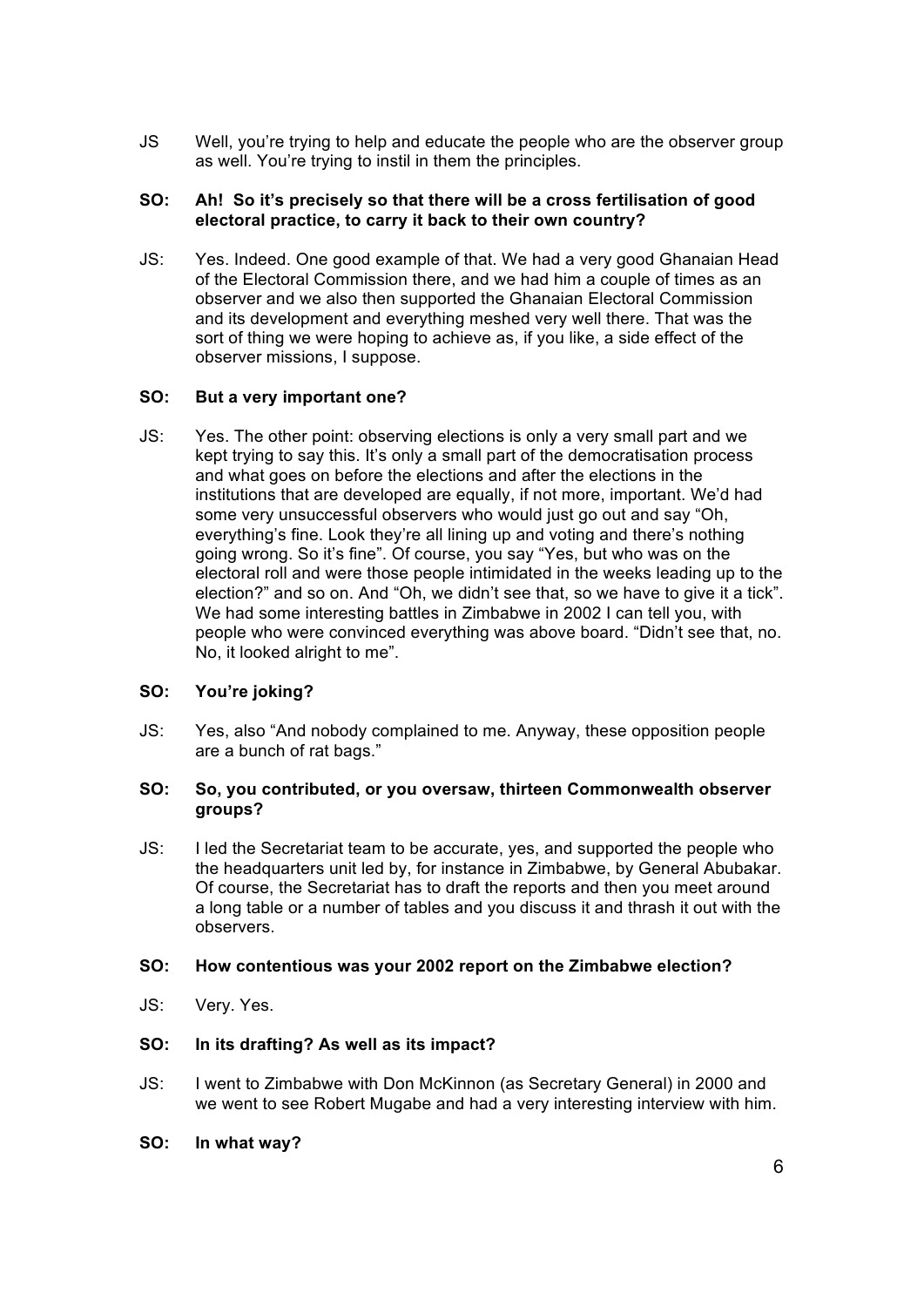JS: Well, it was the first time I had met face to face with him. He and Don didn't, obviously, get along too well, but then who could with Mugabe? But we weren't able to persuade them to change their tactics for the coming election, but nevertheless they did accept a COG.

### **SO: Was your visit to Zimbabwe before the 2000 Parliamentary election on the Constitution?**

- JS: Let me think. The Referendum, I think, had already taken place.
- **SO: Let's see: the National Constitutional Assembly had established itself in 1999; the referendum on the constitution was held in February 2000, and then the Parliamentary elections in June. That was the first demonstration of opposition to what ZANU-PF was trying to do and then, obviously, the next election was the 2002 Presidential poll.**
- JS: You see, the sequence of events is interesting in that the MDC, if they had really thought this out carefully, wouldn't have opposed the Referendum on the Constitutional change. They would have allowed that to go through and saved their ammunition for the Parliamentary Election, which they would have won; but the sequence was wrong and the calculation was wrong. By the time the Parliamentary Election came about, ZANU-PF had decided that they were pulling out all stops and it was nasty. The COG Report referred to violence and intimidation, but it didn't specifically say that that had prevented a result that reflected the will of the people. Some of us thought it clearly did and some didn't, so you had to choose wording that was ambiguous.

### **SO: Was there a particular African national divide versus the rest of the Commonwealth at that particular point?**

JS: I don't think there was ever an African divide. No. I think there were Africans who certainly felt that this was all going wrong and that the Commonwealth should say so and there were Africans who disagreed.

### **SO: Was this a SADC aspect to all of this?**

JS: No. It didn't depend on regionalism. No.

#### **SO: Okay. That's an interesting point to register.**

JS: But it was all going in the one direction then and it was pretty clear to most impartial observers that the election had been fraudulent. There were problems with the electoral roll, there were problems with the counting, the tabulation and, of course, there was this massive intimidation, particularly in rural areas. But when we got back and the CMAG was convened. CMAG was interested, but no action was going to be taken. We knew the 2002 election was coming up and thought "Well, that's the one that really counts" because that's the Presidential Election and based on 2000…? Well, we all thought the MDC had won the 2000 election and at the time we said "Well, they're voting, you know. There's all of this happening. Just wait for the announcement, it's going to be interesting and keep an eye out the window and see if there's tanks in the streets", because we also knew that Mugabe would never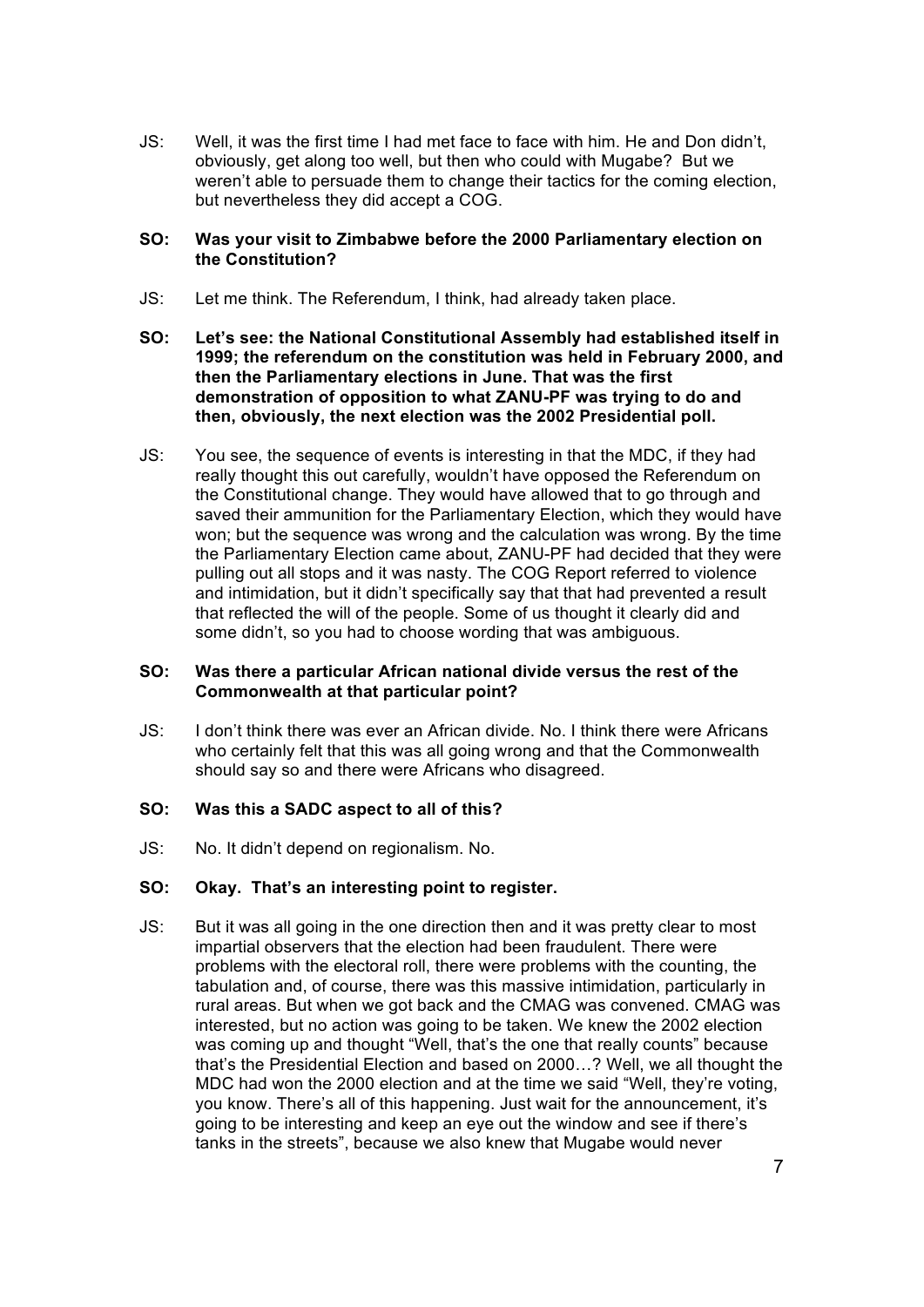concede; those of us who knew Zimbabwe and the regime. Mugabe liked elections. He wanted to be portrayed as a democratically elected leader.

#### **SO: Legitimacy, yes.**

JS: But, the elections were all rigged. So when 2002 came about the same thing happened again. More people were willing to say "This has gone too far" and we had the most energised meeting of the observers, I think I ever saw. Some were adamant that Zimbabwe had to be condemned and yet there were a few - and I won't mention who - who were saying that it was all MDC's fault and they had created these conditions of violence and intimidation and they were intimidating *voters.* Some of it was laughable, but apologists exist for any regime; however, anyway because, at that stage as well, because we hadn't condemned it in 2000, there were many who felt (and people in the media) that the Commonwealth was a toothless tiger, and this was a real test for the Commonwealth. I think the reason that we succeeded in condemning the Mugabe regime for its conduct on that occasion, was that if we had failed to, the consequences of failure would have been equally as severe as the consequences of having taken a positive step. So, we had some interesting observers and Kevin Rudd was one of them. And so was Julie Bishop. Julie wasn't present for the wrap up, she'd had to leave early.

So this, I think, was a crisis point for the Commonwealth. I think it was perceived as such and the expectation was that the Commonwealth would sweep it under the table, as it most often did. That the Commonwealth wouldn't take stern action, particularly in Africa against an African member country. We had as our leader of the group, General Abubakar, whose democratic credentials were very impressive, in my view, and he saw it that way too in the end. Some of the observers were quite adamant that we had to tell the truth and call a spade a spade and when we did it at first, because we were under great pressure to say something quickly, - a Commonwealth observer report is about a quarter of an inch thick and it's pretty dry - so we decided to issue an interim report. We met in the Meikles Hotel in Harare and there was quite a turn up of the media. The interim statement quite clearly said that there was a high level of politically motivated violence and intimidation, and that most acts had been perpetrated by members and supporters of the ruling party against members and supporters of the opposition MDC. It also said that the police, very often, did not intervene in acts against the MDC, concluding conditions in Zimbabwe did not adequately allow for a free expression of will by the electors. Despite the diplomatic language that was a condemnation of the regime. I remember the surprise and startled looks from some of the media, as though "My God, the Commonwealth's actually saying something meaningful" and, yes, that was it; and that led to, ultimately, Zimbabwe leaving the Commonwealth.

### **SO: How much energetic support were you also getting from the SG, Don McKinnon at this particular point?**

JS: He was waiting in London to hear from us. He was very interested, of course, and, I believe, as I recall, he must have had some media contacts of his own at the time. I called him the same evening and we sent that report, the interim statement, to him. So, I think, Don was also quite conscious that this was a test for the Commonwealth and a test that if had failed… just think! If we had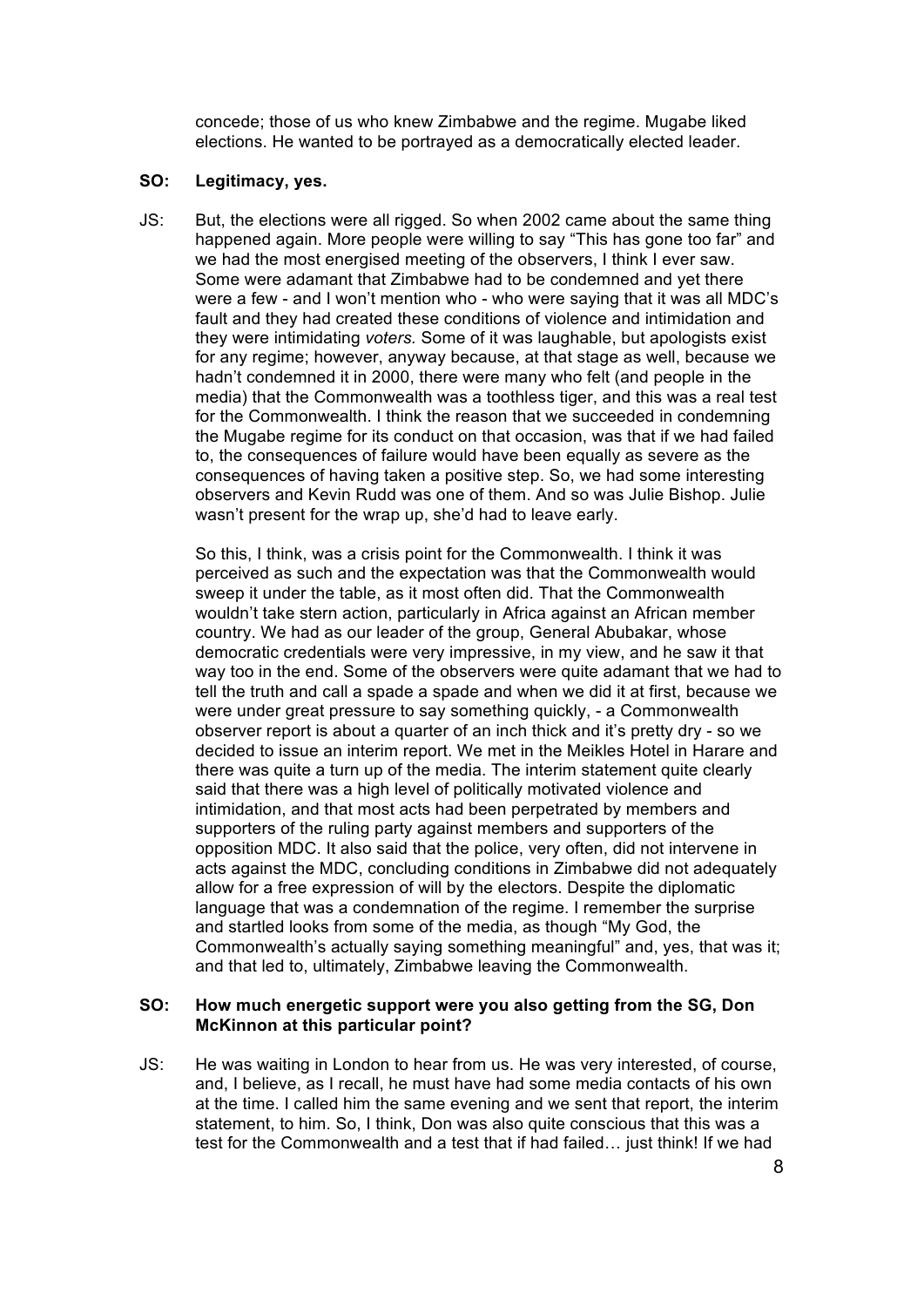failed to state the obvious, what had happened, and it was a close run thing; I think people would have walked away from the Commonwealth saying "Why are we bothering with this organisation?"

- **SO: I've got in my Commonwealth chronology: 19 March 2002 after the Commonwealth Election Observer's report that Zimbabwe's Presidential Election was rife with fraud and intimidation, the Troika, led by John Howard, announces Zimbabwe's immediate suspension from the Commonwealth. However, this is obviously not right, as you said that you issued this interim report and then when…**
- JS: The Troika suspended Zimbabwe from the Councils of the Commonwealth, which is not quite the same thing; but it's a step in that direction. I think, personally, that John Howard played an important role there. If he hadn't been prepared to take the lead… he was Chairman of the Troika, again, the Commonwealth would have been seen as a paper tiger and he saw that, I'm sure. I think he recognised that it was imperative for the future of the Commonwealth that something happened and, you know very well that the Commonwealth is seen as a sort of a toothless tiger in many ways, so some of us strongly felt that we just had to do something. He, I think, led the charge on that.

#### **SO: So, how far were you aware that there was close liaison between Marlborough House and John Howard on this?**

JS: I wasn't involved if that was the case.

### **SO: So if there was, this would have been the SGs office, rather than Political Affairs?**

JS: See, there's always this bit of a problem that there's a gap between the SGs office and the PAD in what was happening. To a certain extent, the Secretary General's office likes to take hold of anything interesting, without putting PAD fully in the picture.

# **SO: So, to what extent were you an interested observer or actively involved with the events between 2002 and 2003, when Mugabe left the Commonwealth heads meeting in Abuja?**

JS: I wasn't. I left the Secretariat towards the end of 2002. I missed the final act of this drama, unfortunately. I was taking a break in England at the time, but I was heading back to Canberra, yes.

# **SO: I know that you went on to be Ambassador in Zimbabwe.**

JS: Right, yes. That was fun, because I never thought that they would accept me. They knew who I was. They knew the role I played.

#### **SO: Were you surprised to be nominated for that particular post by DFAIT?**

JS: I was delighted. I've been a Southern African specialist in my diplomatic career and I knew that Zimbabwe was the sort of posting that would suit me,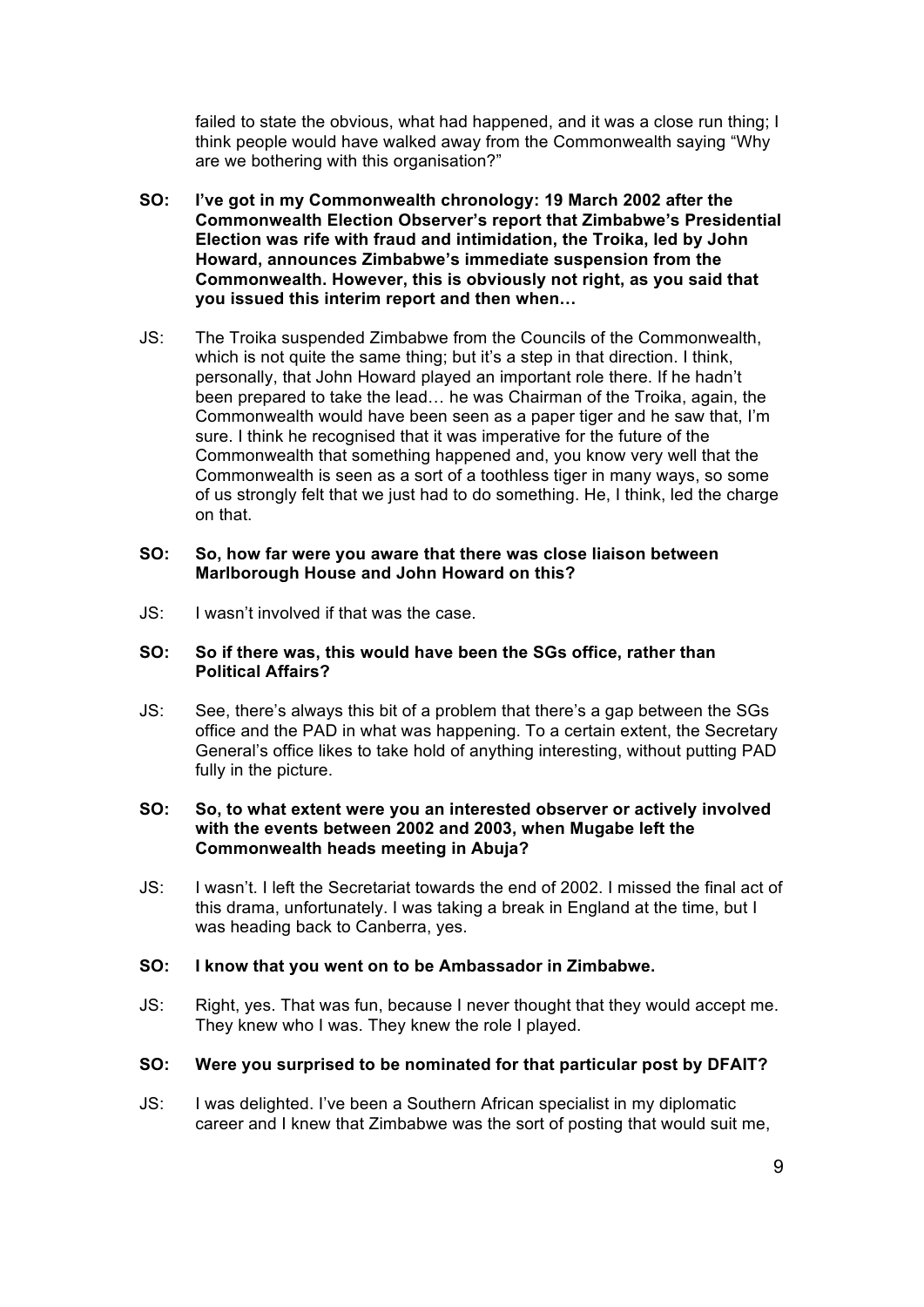so a bit like the job in the Secretariat: I kept my eyes open. In the Australian Foreign Service they advertise positions and you have to apply for them.

# **SO: Same as the UK.**

JS: Right. It didn't used to happen that way, but now it does. Anyway, so I thought, "Right. Who knows Zimbabwe better than I? I've trod every square mile of it, just about and I know all the people". So I said "It would make good sense". So I put in an application and I added to the application that "if you really want to get up Mugabe's nose, you'll send me".

# **SO: As leader of the awkward squad!**

JS: I think this appealed to the (appointments panel). I never really had feedback on it, but I know what the then-Minister's like and it would've appealed to him. So, yes, they said, "Right. We'll send Sheppard" and in went the request for agreement. That took six months and half way through, I said "No, that's it. I better start applying for other jobs because they haven't forgotten me", but eventually it came through. I went in the middle of 2004.

# **SO: Goodness, in time to witness the extended ZANU-PF reaction to the 2002 poll and for the run up to the next batch of contested elections?**

- JS: Yes. Well, I suppose, yes. I observed the next batch in a different capacity.
- **SO: I've read Philip Barclay's book on Zimbabwe, which is really a damning indictment. He was, I think, First Secretary in the British Embassy at that point as Zimbabwe had withdrawn from the Commonwealth. His account is an eye opener. He was posted there in 2006 and his book covers the election period 2006/2007 and the immediate aftermath. He makes exactly the point that you've referred to about the conditioning factor of violence and then the peace around the actual polling time; and then the appalling retributive violence thereafter.**
- JS: Operation Murambatsvina. 'Throw out the rubbish.'
- **SO: You were there for that?**
- JS: Oh, yes.
- **SO: So, did you liaise with the UN envoy Anna Tibaijuka, who came in on a fact-finding mission on Murambatsvina?**
- JS: No. I didn't. I don't know anything about that.

# **SO: Her highly critical report was published in August 2005. Were you monitoring how many people were displaced in Operation Murambatsvina quite carefully?**

JS: Absolutely. I drove through the areas of Harare that had been flattened. I went out to the countryside where these people were supposed to be relocated. I talked to people.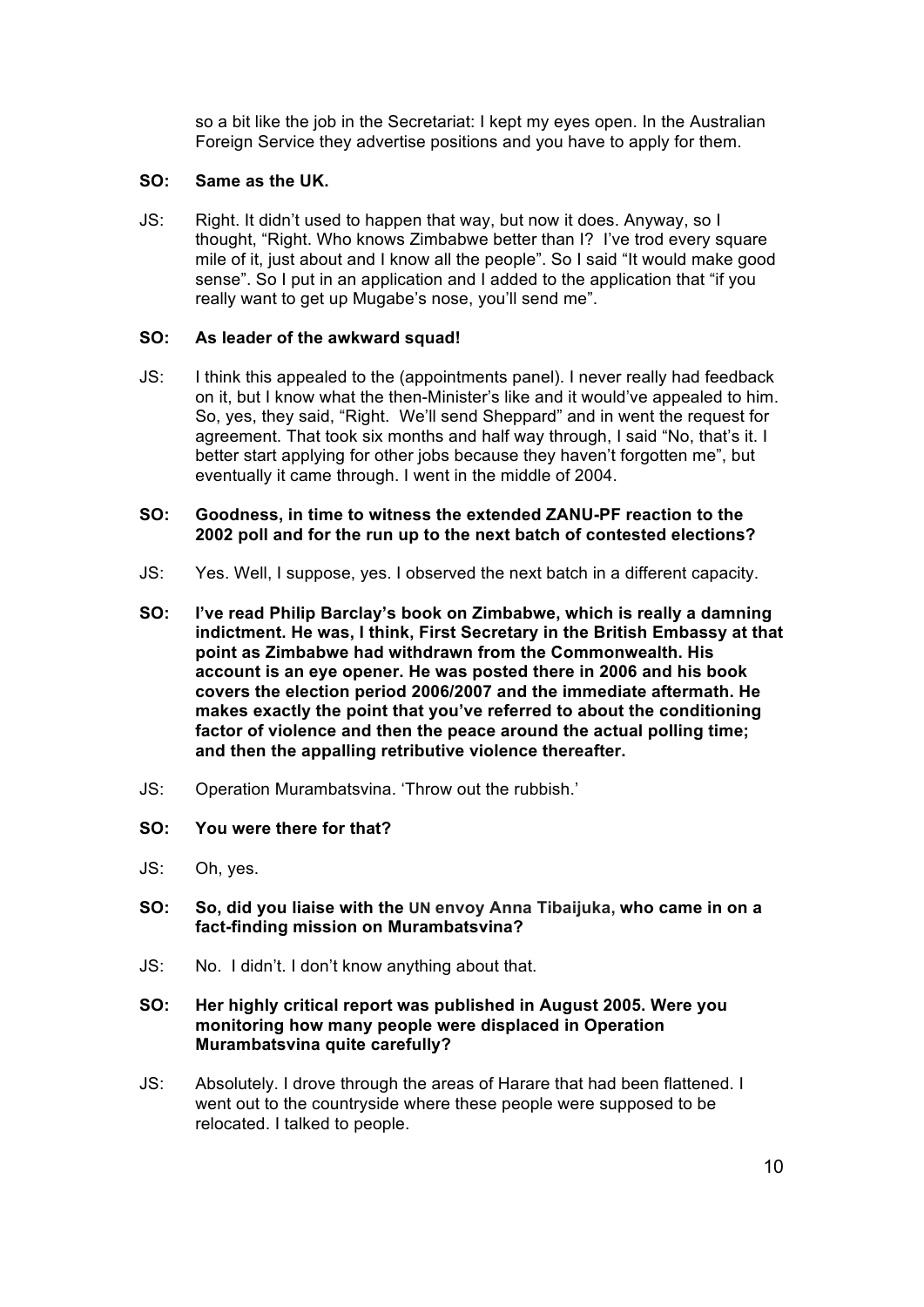#### **SO: Where there was nothing.**

JS: Well, no there wasn't anything. They just tossed them out. 'If Harare voted against Mugabe, we'd fix that. We'll get rid of those people. Kick them out of Harare.'

# **SO: Did the Commonwealth former High Commissioners, now Ambassadors, still act as a communal group in Harare?**

JS: Yes. We used to meet quite regularly.

# **SO: Yes, to pool information?**

JS: Look, it was more a discussion group than anything. The people who could provide information were maybe three or four, and the others never said anything. They just listened, but we all got along very well.

# **SO: Did you liaise with the American Ambassador too?**

JS: Yes.

### **SO: I know that Matthew Neuhaus has done this, so I just wondered the extent to which that there's established practice between Australian High Commissioners and the American Embassy.**

- JS: Chris Dell was the American Ambassador in my time. He left just about the time that I did. Yeah, we liaised very closely. They had much better resources, of course, than we did. The Australian Government, in its wisdom, at the time had scaled back the Australian representation in Zimbabwe in the mistaken belief that now that Zimbabwe was out of the Commonwealth, there wouldn't be as much going on in relation to Zimbabwe as before. So we were cut back down to the bone. Of course, that wasn't the case at all. In fact there was almost more going on, if not an equal amount going on and it was quite difficult in that respect.
- **SO: Jon, if I could take you back to other events that preoccupied you as Head of PAD. Issues of issues of Hong Kong, leading up to reversion to the PRC in July 1999. Not on your radar? Fine. I'll come onto the question of CHOGMs later; but there's the Papua New Guinea peace of January 1998?**
- JS: That's it. That's the one I was referring to.

# **SO: That was the one that you were referring to, that Chief Emeka was encouraged by the Australians to use his good offices to ensure that there wasn't a military coup?**

JS: And he did. Yes, that was a very enlightening experience for me. We were on that visit as I mentioned, to Australia, the where he was Guest of Government and in Canberra when this crisis emerged, where it looked like the military was about to seize power in Papua New Guinea and so the Australian Government thought "Well, here's somebody with experience of military government and what a bad thing it is. Why don't we ask him if he could go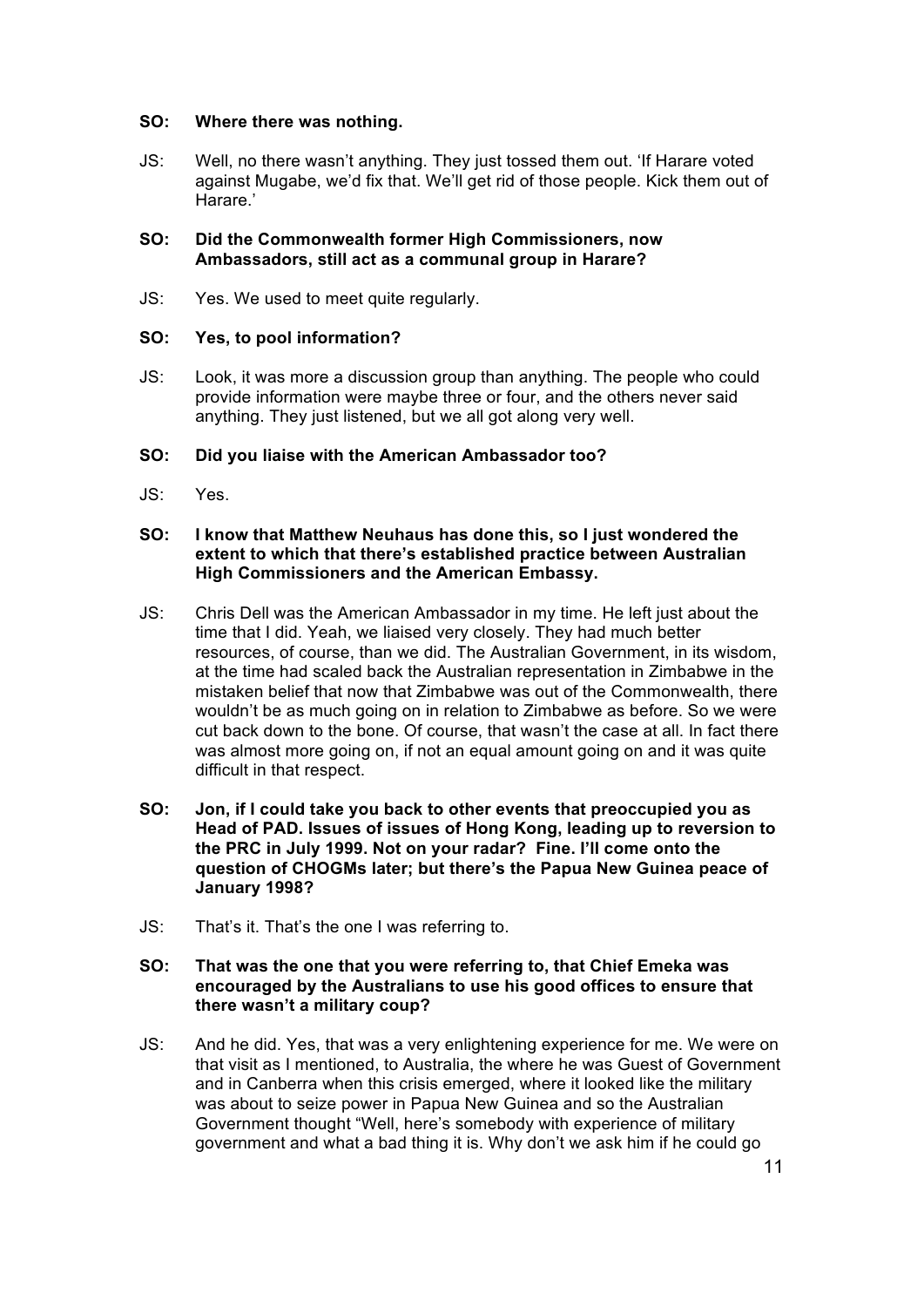up and have a word to these people and try and talk them out of it and, oh, by the way we'll fly you up there in a RAAF aircraft and that should help". Chief said, "Well, thank you. I'm very happy to try and use this good offices. I won't arrive in an Australian aircraft", but what we ended up doing was flying up to Cairns and picking up a charter flight from there. Now, I'm afraid my memory of the names of the people we saw is a little rusty, but we did see the Chief of the Defence Forces in PNG. Of course, we saw the Prime Minister and we saw a rather bellicose middle ranking officer who was thought to be the leader of the radicals. We had to drive in the barracks there with large crowds of people swirling around noisily and soldiers with guns standing all over the place. We went in there and we met with this group of officers and the Chief said (the Chief was very calm) "Well, you know, Major, you must think very carefully before you take any such step and think what you're going to do afterwards. How will you rule a country or take control of the government? Do you know what to do? Nobody likes a military takeover, and the history of military takeovers is such that they aren't successful in the long run". Anyway, and he said "Believe me, Major, I've been directly involved and I've seen it many times".

### **SO: Which was true!**

JS: It's very true. And I think this did make them think and I think they stepped back because Papua New Guinea is prepared to listen to Africa. It wasn't Australia telling them this; it was a distinguished African, who had direct experience. We then went and saw the Prime Minister, the Foreign Minister, the Governor General, everybody, up there and they appreciated the Secretary General's role, but strangely there was never a word said in Australia. It might as well not have happened.

# **SO: How do you account for that?**

JS: I don't really, you'd have to ask… maybe you could ask some of the politicians at the time. But clearly they didn't think it was significant.

# **SO: They didn't think it was significant, or there was perhaps a resistance to give credit, because this was Australia's patch? I don't know.**

JS: Partly. Yes, I think all of that, but you raised before the question of, why didn't the Secretariat say something more? Chief Anyaoku would have said "No, no, no, no. Good offices has to be handled quietly with kid gloves and the effectiveness depends on confidentiality". That was his line. So he didn't put out a press release saying "I've just visited Papua New Guinea and diffused the situation. Hooray for me!" He thought that his role would be appreciated and understood by governments. The Chief never really thought too much of the public. After all, he was the Chief and he knew what he was doing! He thought governments knew what he was doing and that was sufficient and that was an example of it. But I personally would have thought a little more generosity of spirit wouldn't have gone amiss. Maybe I'm misunderstanding the situation and, of course, I was directly there on the ground, so maybe I got a false impression of the role that we played. I'm not sure. Anything's possible.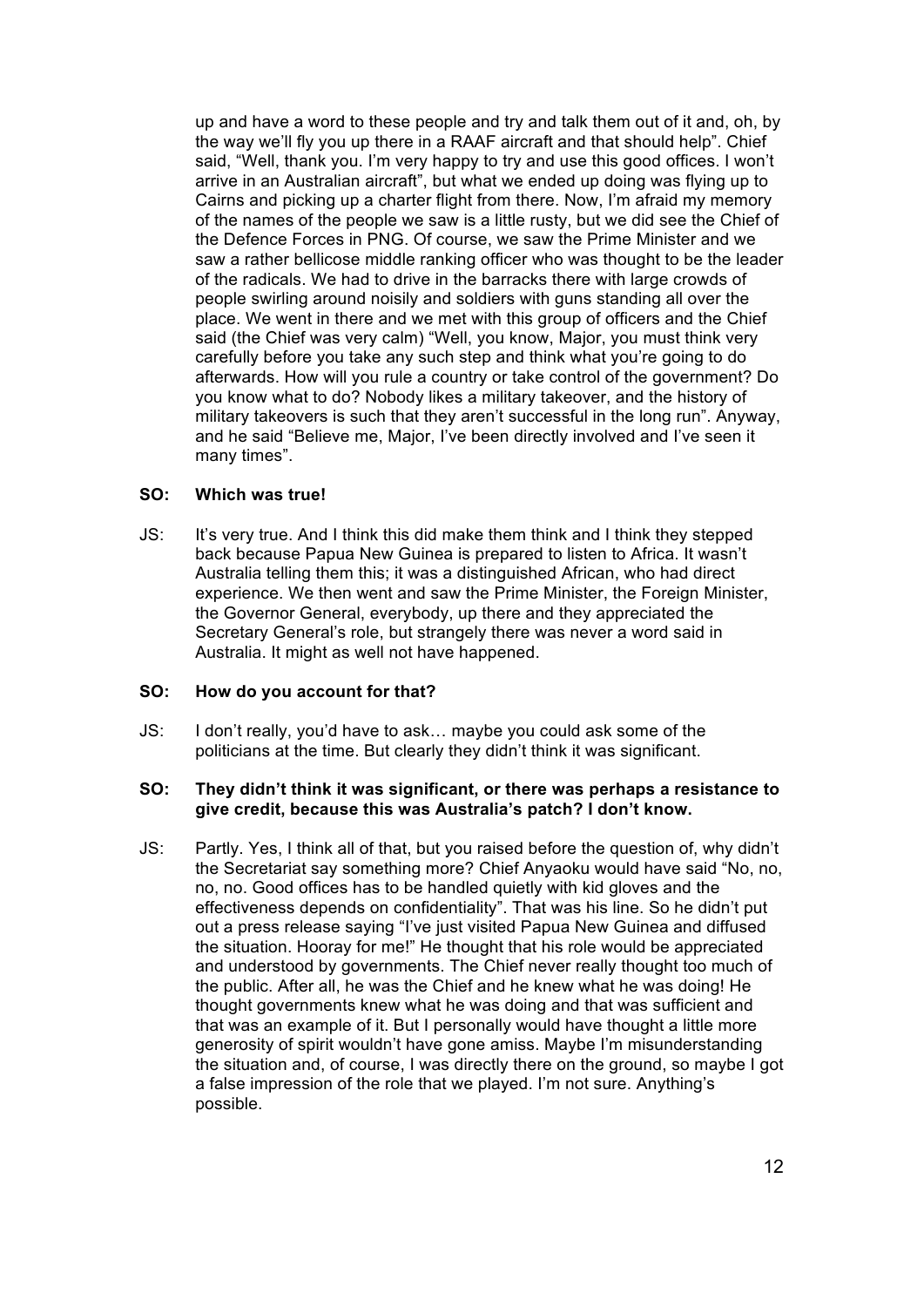- **SO: This is the problem of being the emissary who, in fact, helps behind closed doors, to assist people to reach an accommodation, and a realisation that perhaps a chosen path is not the most appropriate. Therefore if you don't wish to rub their faces in it, and you want it to go on being effective and to maintain the possibility of going back in there and negotiating again, you must remain ultra discreet.**
- JS: It's a balancing act, isn't it?

### **SO: It is indeed. So, also eighteen months later, there was the coup in Pakistan. October 1999.**

JS: I was going say, which coup?

### **SO: Well. Indeed. Six days later 'the Commonwealth's Ministerial Action Group suspends Pakistan from the Councils of the Commonwealth'.**

JS: And, there again, you had people who were Pakistani nationals in the Commonwealth thinking that their jobs were going to go, but that didn't happen either. I didn't have much to do with that particular action. I remember when Musharraf came to London subsequently and met with the Secretary General. People didn't want to force Pakistan out of the Commonwealth. It wasn't quite the same thing.

### **SO: Was this because it was a nuclear power by this point?**

JS: No, it was because, I think, Pakistan's a significant player and, I think, you're always conscious that, you know – do you keep the people in the tent or boot them out? And there was a strong feeling that more influence could be exerted by keeping them in the tent and that was the case with Pakistan. It wasn't the case with Zimbabwe. Zimbabwe was considered to be beyond the pale. It had gone too far. But this wasn't the first military regime to rule in Pakistan. It was almost back to the normal state of affairs, so a *modus vivendi* was required.

### **SO: So, were you involved, at all, in the attempts to maintain any sort of links with the Musharraf government?**

JS: No, not really. I wasn't.

### **SO: So, then working through the military coups, then: of course there had been the Fijian incident in 2000 and then the Commonwealth Ministerial Action Group; in 2001 lifted Fiji's suspension from the Commonwealth, but kept it on the agenda.**

JS: A balancing act. Yes. Don McKinnon very much wanted to keep his hands on the situation in Fiji and, I think, again quite a few people, and I consider myself one, didn't want to drive Fiji out of the Commonwealth. We wanted to find some way of keeping in touch, because Fiji had, traditionally, been a very strong supporter and while we regretted the turn of events there, we felt it wasn't beyond redemption. I suspect that's the case right now. I detect a certain amount of gratification that Bainimarama has stepped aside, so to speak, and that provides a way to start bringing Fiji back. I think a lot of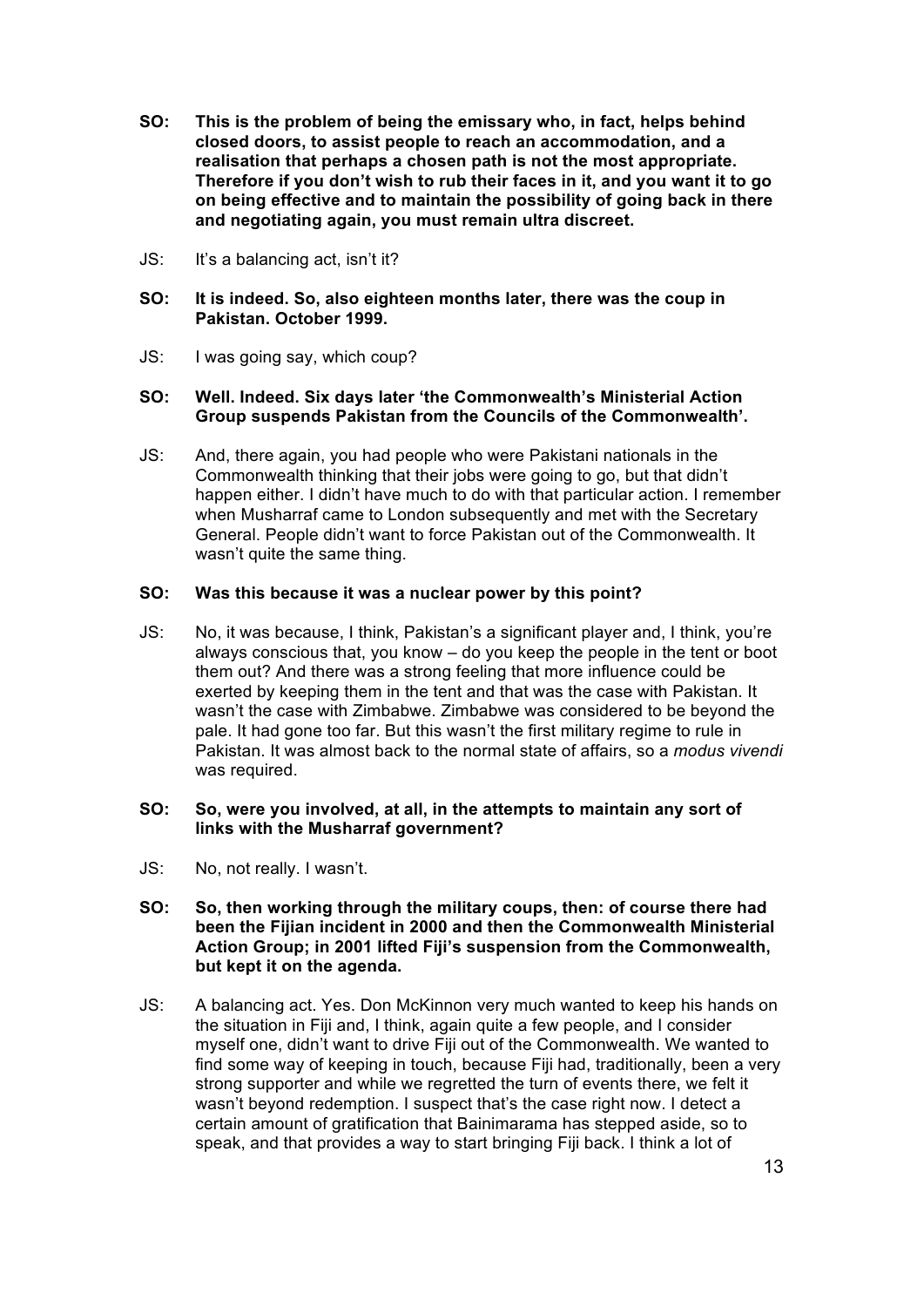people want to help Fiji. I would be one. I've lived in Fiji for a number of years. I know the people quite well.

- **SO: When I lived there in the late 1970s, I was consistently struck by the warmth of feeling towards the United Kingdom, towards the whole Commonwealth world - or the wider world that Fiji could be part of, that is Commonwealth. The importance of the Commonwealth ideal, in the Fijian political psyche then. As Denis Blight remarked yesterday, that use of 'the Commonwealth' in its broadest sense. If I could ask you please; I mentioned Hong Kong. In 1999 Hong Kong reverted to People's Republic of China's sovereignty, but continued participation in the Commonwealth Lawyer's Association, The Commonwealth Parliamentary Association, the Association of Commonwealth Universities, the Commonwealth Association of Legislative Counsels. Were you involved in any way?**
- JS: Not in the least. No, never an issue for us in the Political Affairs Division.
- **SO: Jon, if I could ask you please about CHOGMs? You, of course, assisted in the organisation of these heads' meetings, and attended a number of CHOGMS.**
- JS: Yes, I was the Official Secretary for the Edinburgh, Durban and Coolum. Edinburgh 1997 was my first experience. I was very new to the job at that stage. I think it was a CHOGM that worked well.
- **SO: Yes, but how much commitment to the Commonwealth, and understanding of the Commonwealth ideal did you observe in the Blair government?**
- JS: I never thought that Tony Blair was a Commonwealth man.

#### **SO: Because it was ' Europe and the Special Relationship'?**

JS: Yes, it was all Europe. One of the things that used to irritate the hell out of most ComSec people was arriving in London at Heathrow and finding there was this huge queue of people from everywhere, shall we say, and we had to join the end of it and there off to the side was EU citizens and they were just walking straight through. We thought "Well, that is a reflection of the relative value that the UK government accords to the EU and the Commonwealth" and I probably still think that's the case. The Commonwealth is convenient, but it's yesterday's child and the EU if far more important.

#### **SO: Well, immigration is a very hot political potato in the UK at the moment, as it is here in Australia.**

JS: Yes, I'm not trivialising it, I hope, but I thought that that probably was an indicator of how the then government regarded it. The EU was far more important. And it is, it's true. At that time and probably now, 'Europe' is still a bigger drama than the Commonwealth is, I'm sure it is.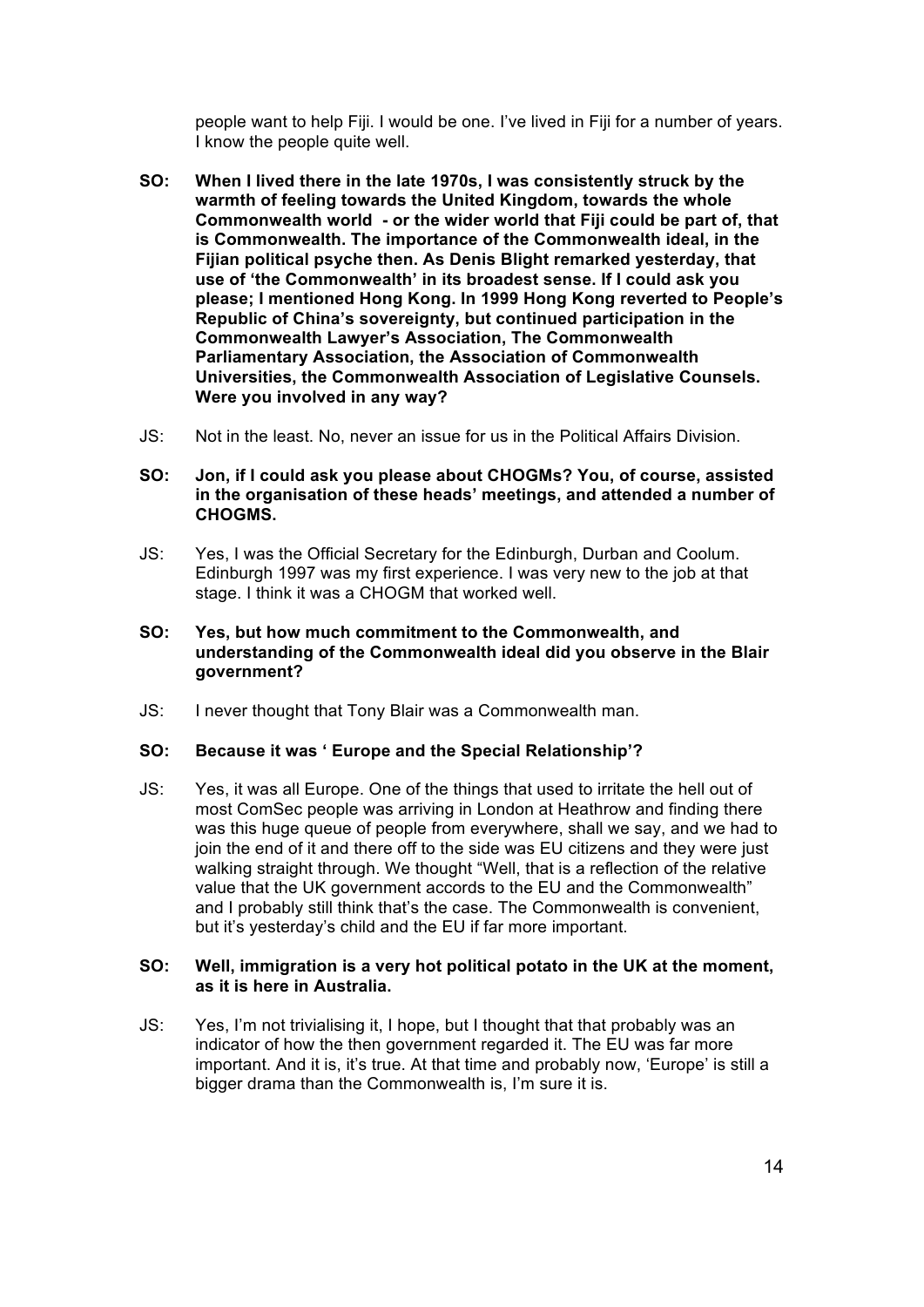#### **SO: Stuart Mole in his interview talked about the dynamics, and the choreography of the Edinburgh meeting; he also reflected that Blair and his team didn't understand the Commonwealth.**

JS: Stuart would know more than I on that. I recall they said all the right things and they did all the right things, but there was never any passion in it. There was never any depth of commitment, no.

### **SO: So, it was a case of 'going through the motions'? Okay. How about Durban 1999?**

JS: By that stage I was more involved and Durban was an interesting occasion. This and the visits that led to the Durban CHOGM brought home to me the fact that South Africa wasn't all that keen on the Commonwealth either.

# **SO: So there was no sense of a residue of gratitude of the Commonwealth's contribution to the ending of apartheid?**

JS: No. It didn't exist. Didn't happen.

### **SO: So it didn't fit a victory narrative by the ANC?**

JS: I was with Chief when we visited South Africa to talk to Nelson Mandela about the possibility of hosting the Commonwealth heads' meeting. We had a great visit and when we were talking to them, Mandela was… well, he was Mandela.

#### **SO: What do you mean by that?**

JS: Well, he was gracious in every respect. He was a very empathetic man, but at this key point he said to the Chief "Well, you know, why do you want us to hold the Commonwealth Heads of Government Meeting?" and Chief said "Well, you know, it would be very appropriate. The Commonwealth has played such a role…"

#### **SO: And the Chief had played such a role too.**

- JS: Yes, and my colleague Max, Moses and others had been very active, but Mandela didn't seem to be across that. But he said "Well"… and then one of his advisors said to him "Oh, we've got the *OAU.* We got all the SADC, as well. Now the Commonwealth wants a meeting here. Everybody wants to come to South Africa!" and so Mandela said "Well, I'm told it would be very difficult for us to host this meeting" and the Chief said "Ah, but Madiba, you really must do this. It's important to the Commonwealth" and Mandela shook his head and said "No. No. I hope you don't insist upon this, Chief" and the Chief said "But, Madiba, I DO insist". *[Laughter]*. And he raised his eyebrows and he said "Very well, if you insist then we will, of course, be delighted to do this".
- **SO: That's interesting because so much attention is focussed on the role of Madiba in Auckland, in 1995; his moral outrage at Abacha ordering the execution of Ken Saro-Wiwa; Madiba coming to Edinburgh, and the**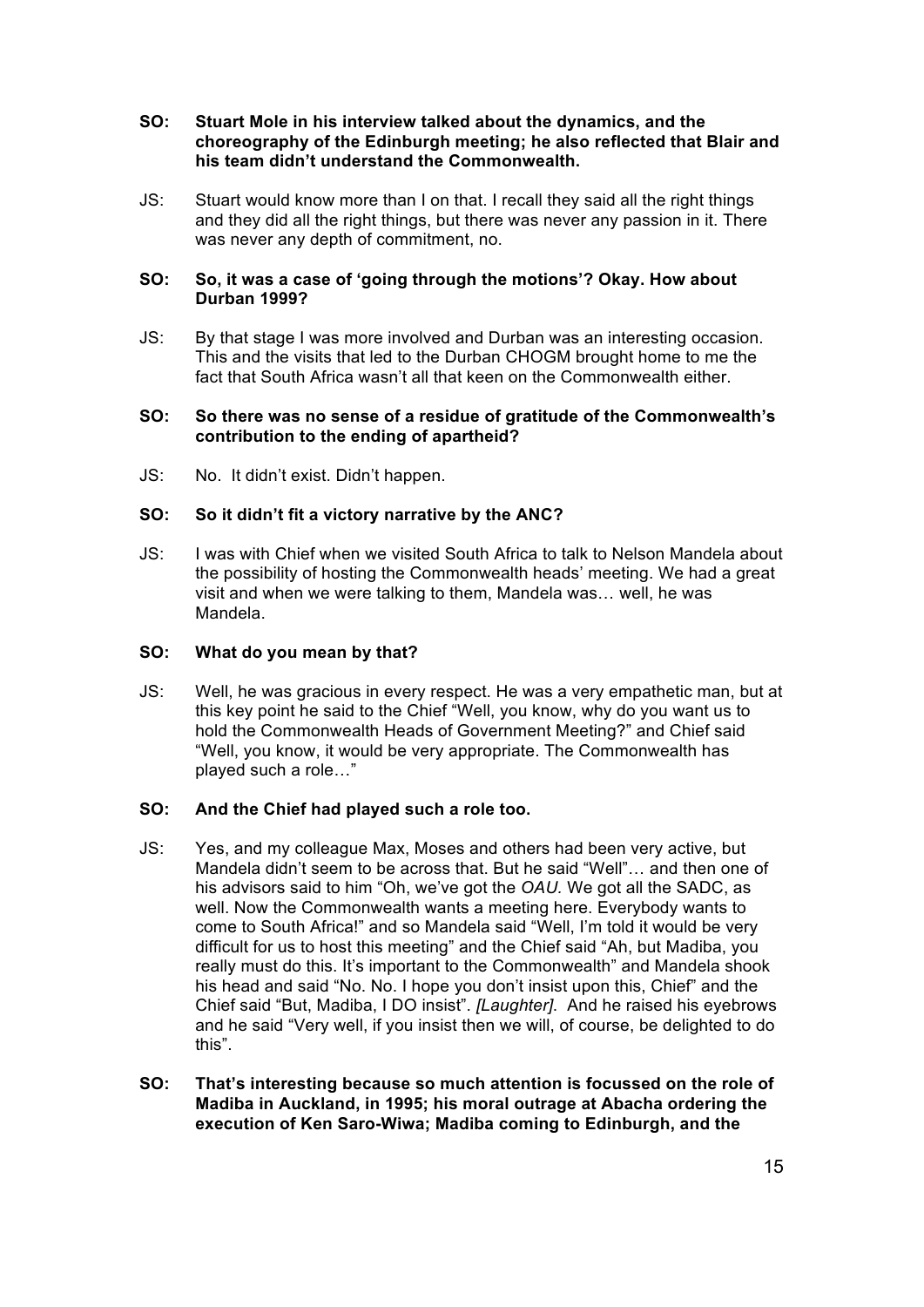# **photo opportunity of Tony Blair and Nelson Mandela; and yet a resistance.**

JS: They were reluctant hosts and they didn't see… they didn't put the Commonwealth in a different category from any of the other organisations, and to be fair at that time for everybody, South Africa was the flavour of the month. Everybody wanted to go there and experience the new South Africa and they were probably a bit wary of it.

# **SO: And it's expensive for the South Africans as hosts?**

JS: Expensive for them, yes. We then got onto the details, but it was entirely clear that they, and particularly the officials advising Mandela, didn't feel that the Commonwealth warranted special treatment.

### **SO: So, you didn't feel that you had a natural recruit in Thabo Mbeki? He had been Mandela's foreign policy adviser, and at that point was effectively running the cabinet with Madiba as a figurehead; and he was eventually designated as Mandela's successor?**

JS: No. We subsequently had talks with Mbeki, but at that point, no, it was all Mandela.

#### **SO: 1999 is also the next South African election, and Mandela had stepped down as ANC President.**

JS: I think you're right. I went to that election. We had a Commonwealth observer group. Which we also had to insist on. The first post-independence and they didn't particularly want us.

#### **SO: Was it a case of 'We know what to do' by then?**

JS: I think they were possibly right. That there was no need for an observer mission. The elections were held. A free and fair election and there was no question of… however, maybe the Secretary General and others wanted to put their stamp of approval down firmly on the electoral processes and so it happened.

### **SO: Thabo Mbeki became the first Chairperson in Office at that Durban meeting. Did you have a particular view on the creation of that role?**

JS: No. I don't think there was very much in it. It was only when John Howard came into that position that they ever actually did anything, as far as I'm aware. I can't think of any other occasion in which they acted.

# **SO: The next CHOGM, of course, was due for 28 September 2001.**

JS: In Brisbane. It was going ahead for Brisbane and I remember I was actually there in the preparatory role when it occurred. I was in London for 9/11. I watched it happen on live TV, yes, in the Secretariat and we watched that.

#### **SO: It must have been a total sense of shock.**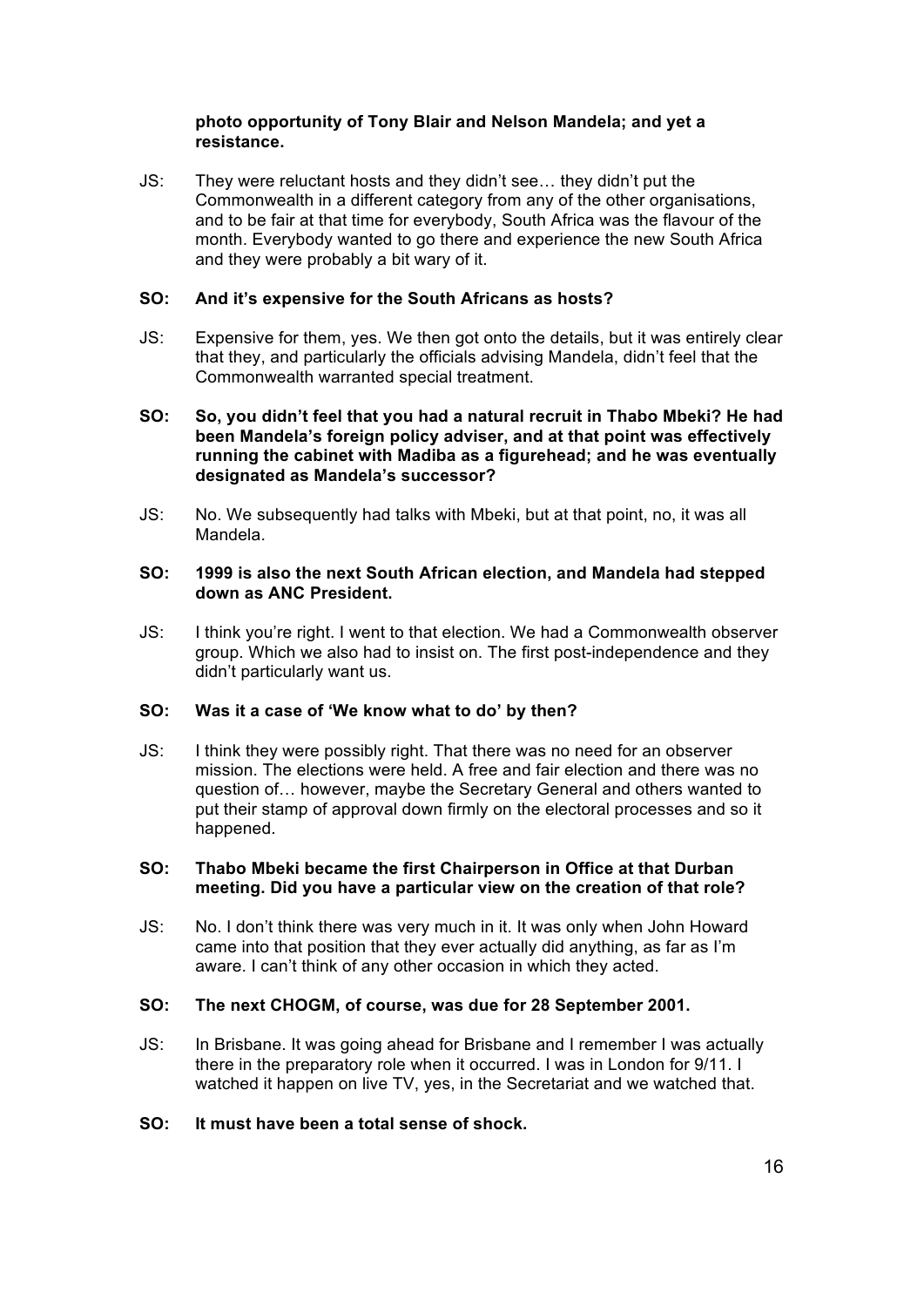- JS: We thought it was a game changer. The world will never be the same and it was quite clear, like everybody else, we couldn't quite comprehend it as it was happening; but it was quite clear that this was the dawn of a new era.
- **SO: How quickly do you think Don McKinnon realised, the need to delay the Commonwealth Heads of Government meeting? Or was he responsive to Heads' attitudes on this rather than driving and shaping decisionmaking?**
- JS: No, we went ahead on the assumption that it was going to take place as planned and it was only when we – myself and a couple of colleagues – got to Australia and we started inspecting facilities. I remember, we were on the south bank of the Brisbane River, where the conference centre was, and somebody came running up to me and said "the Prime Minister wants to see you". "Oh, really. When? Where?". "Now". "Okay" and we sent up to the conference building and there was John Howard. He said "I'm terribly sorry, but we're going to have to change plans. We can't handle the security issues that will arise from having such a meeting in Brisbane at this time. We're happy to hold the meeting, but it'll have to be delayed and we may have to look at a new venue" and so it was. We shifted up to where the retreat was going to have been held all along and that became the venue for the Heads of Government formal meeting as well. It went quite well in the end.

# **SO: At Coolum?**

- JS: Yes, Coolum. That was the reaction and I think people were mainly concerned with the security aspects. It was a tense time everywhere and nobody knew quite was what going on, so rather than risk having such a meeting in a major city in Australia, they preferred to go to a place that they could button up more carefully.
- **SO: In terms of how you at the Secretariat also responded to this: you've commented on the immediate sense that 9/11 had been a game changer in the international system; did international terrorism ratchet up your areas of focus and priority?**
- JS: No, it didn't. We recognised that priorities would be changing, but, I think in my remarks the other day, I said that the Commonwealth didn't really play a role on the global stage. It played a role more on specific and more localised stages and terrorism is certainly a global issue, so we didn't play a part in that. It didn't affect our plans to continue the growth of democracy in Commonwealth countries. It was happening in parallel to what we did and we didn't change our modus operandi by anything at all, as far as I can remember.
- **SO: Jon, in your time at the Secretariat as well as your role as Australian Ambassador in Zimbabwe, do you feel that the Commonwealth had a role as an autonomous diplomatic actor? Or is that a little too strong a label for Commonwealth activities by the SG and the international organisation that supported him at Marlborough House?**
- JS: Well, the short answer is, yes. The Commonwealth did have a role and it all depends how much they chose to operate within that. Secretary General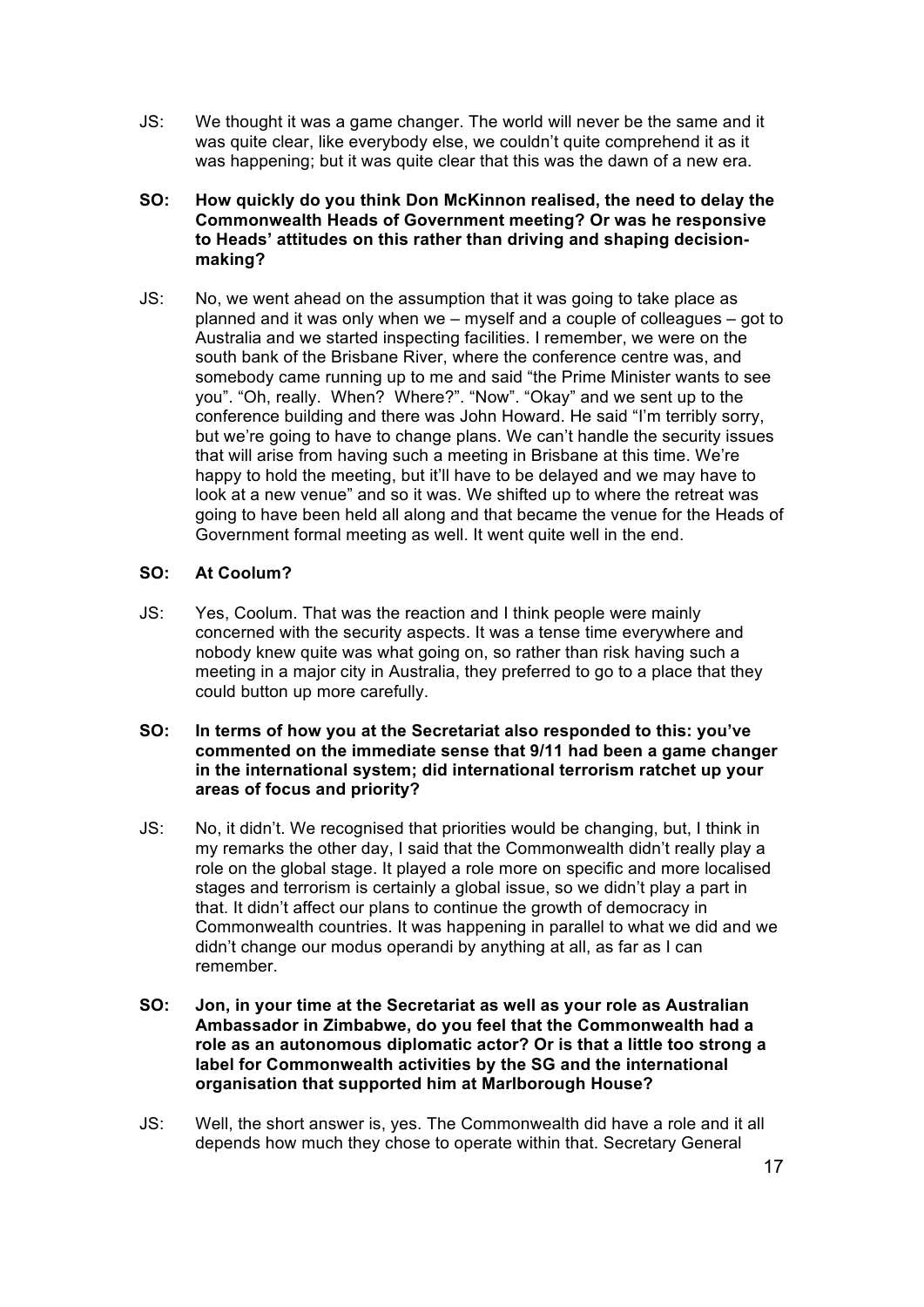Anyaoku was very much a believer in quiet diplomacy, behind the scenes activity, and he felt that was the most effective way for the Commonwealth to act. He may have been right and he had some successes in that. I think Don McKinnon was more inclined to take a public role. He certainly increased his activities with the media.

# **SO: As a product of being a politician, and a former Foreign Minister?**

JS: Chief hated the media and avoided them. Don McKinnon loved the media, sought them out. So there was quite a difference in that respect. The trouble for Don was that the media had got used to the Commonwealth being a quiet behind-the-scenes actor and didn't really think they were doing anything anyway and weren't really persuaded otherwise. So he must have found it a little bit frustrating. And then again, you've also got the fact of governments not really wanting the Commonwealth to stand up and make a splash publicly.

#### **SO: Because of this question of 'What is the SG? Is he a Foreign Minister? Is he a Senior High Commissioner?'**

JS: If you want a multi-lateral diplomat to make a statement, then you look to the UN.

#### **SO: THE international organisation, where there's a Secretary General.**

JS: Yes. And, of course, there was always this undercurrent of jealousy from the Secretary General's office to what the UN was able to achieve in terms of profile.

### **SO: But it could be said that the Commonwealth doesn't have the problem of the veto and the P5.**

JS: It doesn't have a role in security issues either.

#### **SO: No. As you mentioned yesterday, it does not deal with the big issues of disarmament or security.**

JS: That's right. Well what's going on in Europe now (on the Ukraine)? Well, I imagine the Commonwealth is sitting there doing nothing. Just what can they do? It's not in their mandate.

### **SO: This involves the UNO, NATO and the European Union.**

JS: European Union, there you go. And, as you said, in international terrorism, there's nothing there. There was an attempt at one stage (now my memory isn't that good but), Don McKinnon wanted to get something going within the Commonwealth on international terrorism.

#### **SO: I've got a little note here on Commonwealth and international terrorism October 2000. McKinnon became Secretary General in April 2000.**

JS: I'm referring to after 9/11 when he thought that the Commonwealth ought to play a role, but it was rather ill-defined what he wanted it to do. I think in the end he was told to butt out; it was nothing to do with the Commonwealth. That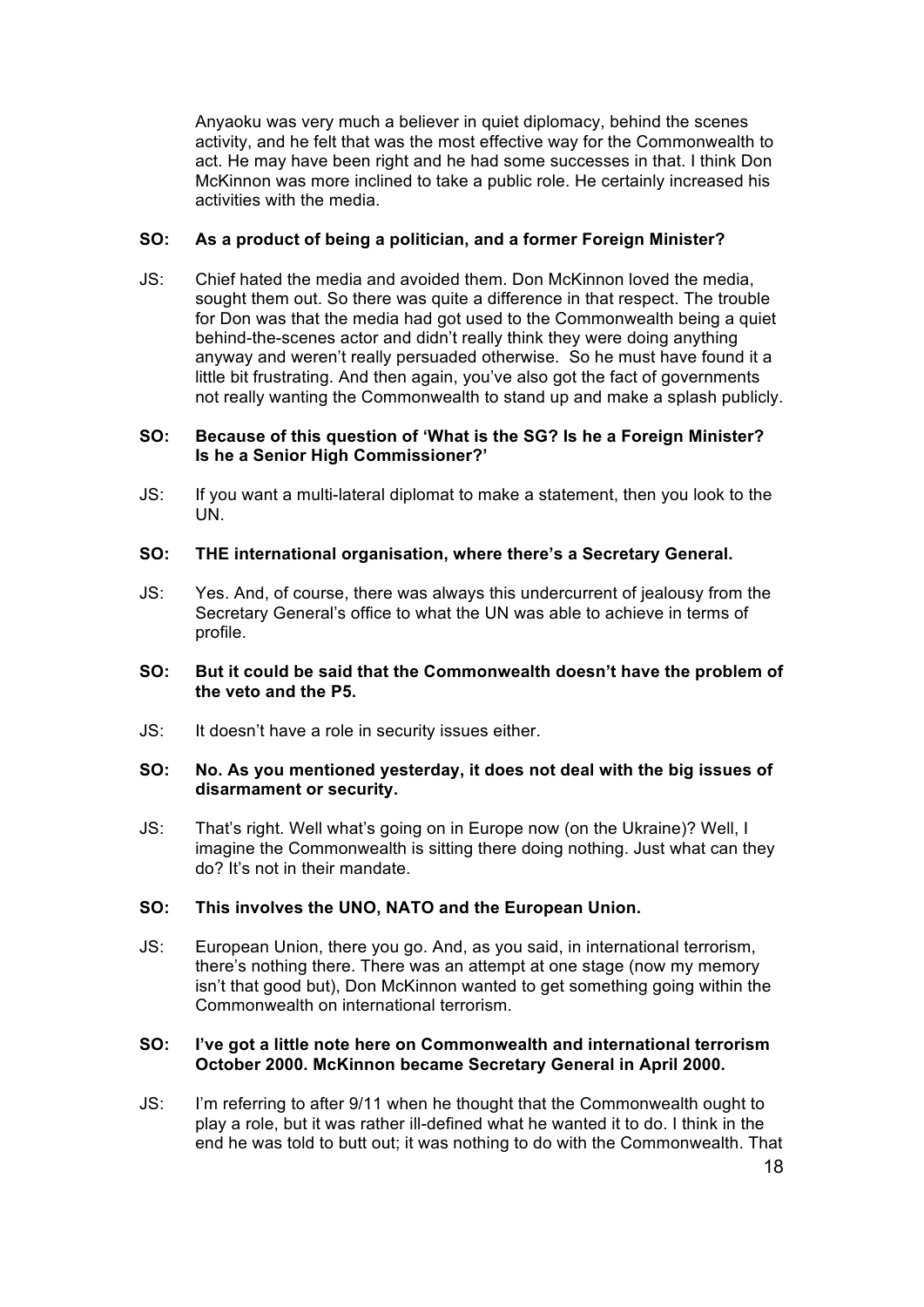might be worth following up with the British and maybe Australia and Canada and see what their recollection of that is, or even New Zealand, or even Don McKinnon. Don would know.

It never got very far. It was all very nebulous, but there was a feeling, by Don (and he wanted the Commonwealth to be an actor in these major issues), but I don't think the governments wanted the Commonwealth to do so… new roles. This happened on a number of issues; human rights was one as we were talking about yesterday, Governments didn't want the Commonwealth to be an active human rights role. Some people, like our favourite Prime Minister, may have felt that this was an area in which the Commonwealth should be active, but the bulk of the Commonwealth member governments said "No, we've got enough trouble with this Human Rights Commission in Geneva".

- **SO: And 'we are the elected governments. We have the mandate from the people and so why should an unelected association lecture us?' There's a sense of sensitivity on domestic affairs. It is a very contentious issue; and there seems to be opening up a gap between the old Commonwealth and new Commonwealth.**
- JS: That's always been there in various ways. I think anything… I think it goes back to Arnold Smith, doesn't it?
- **SO: It does rather. So, to recap, you feel the Commonwealth does have a role on specific issues as an autonomous diplomatic actor. Was there ever any sense in Marlborough House while you were there, that the Commonwealth could help resolve intra-Commonwealth issues, such as the tension between India and Pakistan over Kashmir? I appreciate that that has been consistently been 'off limits', but I wondered if there had been any discreet probes, because by this point, 1998, both had acquired nuclear weapons.**
- JS: Neither India nor Pakistan wanted the Commonwealth to be involved, and that was the end of it. Because, I remember thinking much the same as you at one point, and the Chief told me absolutely, India does not want Commonwealth involvement in this. End of story.

#### **SO: Well, I guess Britain would have taken much the same approach to a Commonwealth attempt at intervention on Northern Ireland.**

- JS: Yes. Did you ask Chief Anyaoku about his drive to get Ireland to become a member of the Commonwealth? He was very keen. He visited Dublin. He held talks with people. Of course, it wasn't going to happen.
- **SO: No. It's a particular sensitivity that Ireland would have to accept that the British Monarch is Head of the Commonwealth. And a hyper-sensitivity that the whole question of any closer relationship with Britain might compromise Irish neutrality.**
- JS: You see the United States could become a member too for that matter.
- **SO: So could Palestine.**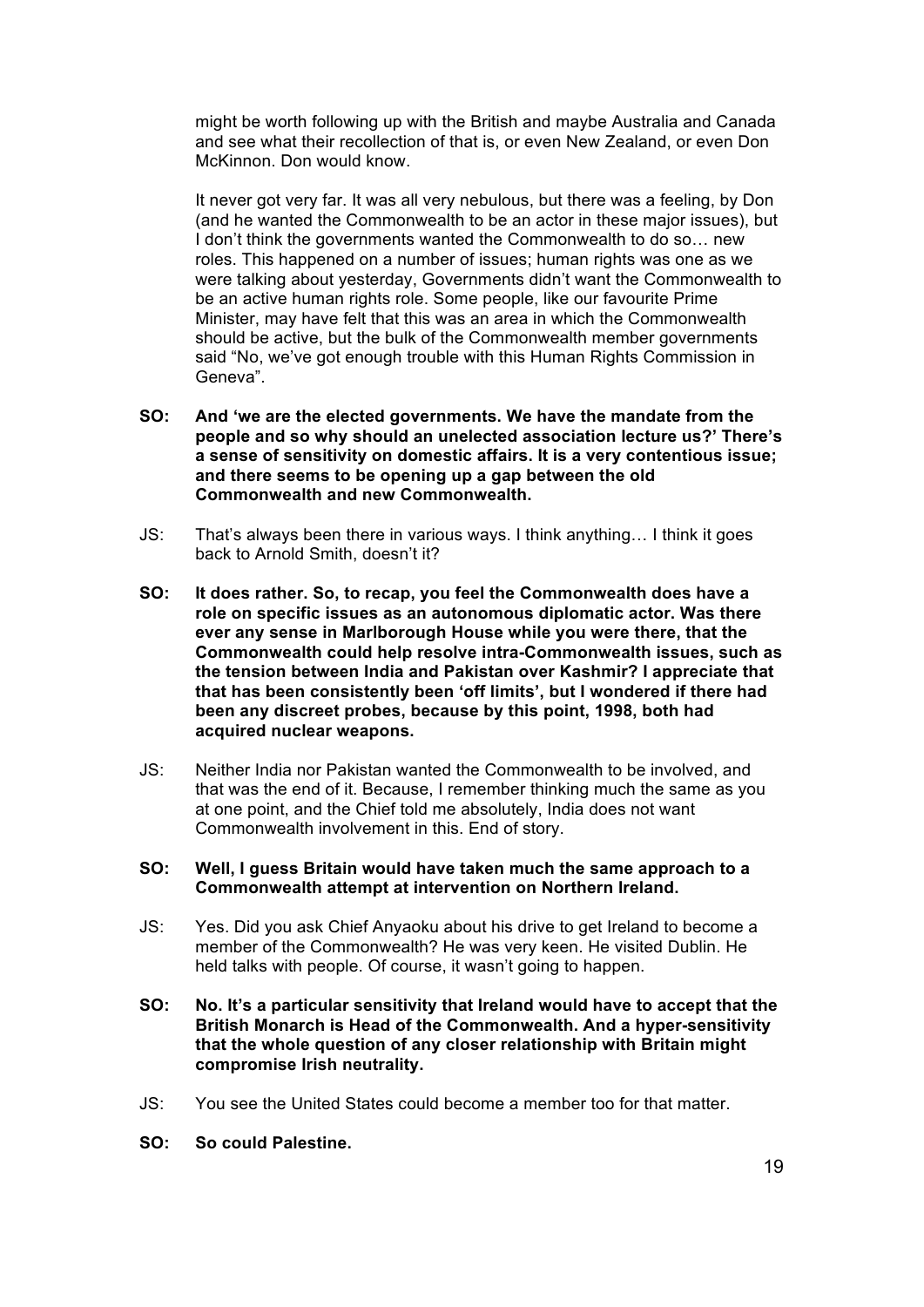JS: Small qualifier… so could Jordan, and I don't know why Jordan hasn't. People are worried about adding such a contentious issue to the Commonwealth agenda.

# **SO: But that was British "informal" empire, so it could be said a residue of British historic influence does run through that particular area.**

JS: Do you know who the Chief wanted to become a member, and this will stagger you. Israel! And he talked to people about it and I said to him once "Chief, how do you think Israel would respond to observing the human rights principles of the Commonwealth". "Oh, no problem". I said "Yes, there is a very big problem and if you bring in Israel, you'd have to bring in Palestine and then what about Egypt? What about Jordan?"

### **SO: Were you there when Yasser Arafat visited Marlborough House? Stuart talked about particular images of Chief with Arafat.**

JS: No, I don't remember that. I did meet Arafat. When I was Ambassador in Jordan I was accredited to Tunisia and that was in order to liaise with the PLO who were there. That's like going off at a tangent, but there was much better rationale for any of those countries that we've mentioned being a member than there is for Rwanda. I think they've lost the plot! As far as I can see.

#### **SO: Rwanda joined in 2007. So were you involved in any of the negotiations for that?**

JS: Well after my time. I don't know how they handled it.

# **SO: But you were Director of Political Affairs when Cameroon joined.**

JS: Yes, Cameroon's okay. Yes.

# **SO: And also Mozambique?**

JS: Yes. When we visited Mozambique we could hardly find anybody to talk to because they didn't speak English. My Portuguese is non-existent, but as I said, I think, in the meeting that Mozambique got in simply because Mandela wanted them in. It was at Auckland, wasn't it? Yes.

# **SO: Yes, so it seems the question of regionalism was featuring strongly.**

- JS: There's an argument. Yes, they can be entirely in the struggle. Frontline State for many years, but there was also a set of criteria that were carefully worked out. There was a committee and a report on Commonwealth membership and they simply didn't meet that criteria. So, why are you going to do that if you are going to ignore it?
- **SO: The Commonwealth now identifies itself very much as a small states organisation, as you've mentioned yesterday. They form the majority of the member countries that are part of the Commonwealth. You've also pointed to the Commonwealth as acting as a historic, but also going**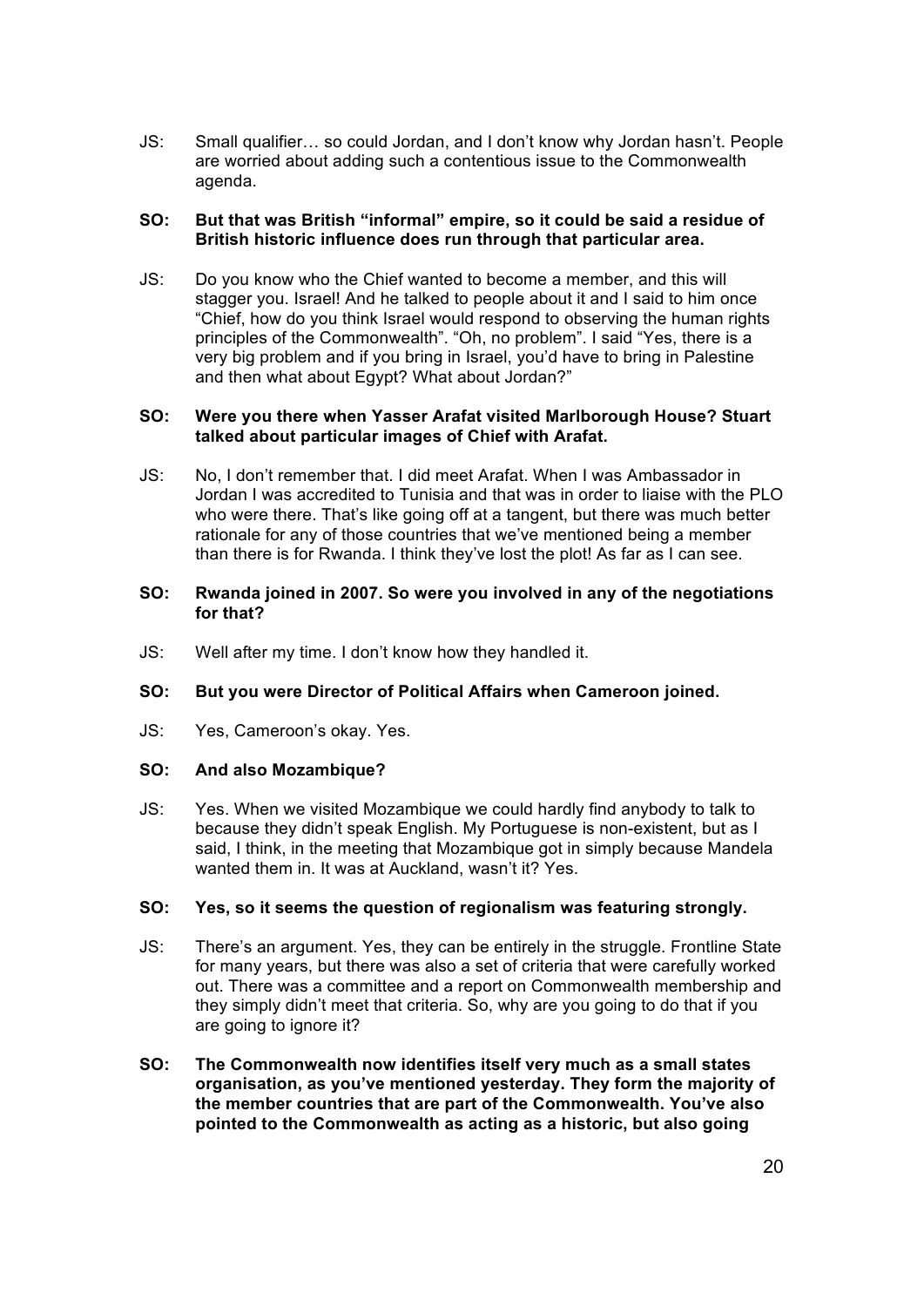# **forward, African problem solving institution. So these are particular dimensions to the Commonwealth's work?**

JS: 32 of the 54 members have qualified as small states.

# **SO: Exactly. What do you think this says then for the Commonwealth going forward? Its visibility? Its viability?**

JS: I don't see any bright new horizons for the Commonwealth, but I don't see why it can't continue to do what it's been doing well and that is developing democratic institutions. Putting pressure on states that do not observe the Commonwealth principles, and I also said yesterday that the proof of the pudding is that those countries want to be members of the Commonwealth and they want to be seen as good international citizens. They see the Commonwealth as a vehicle.

### **SO: It's not because of its financial resources?**

JS: Look at Fiji, for instance. Fiji definitely wants the Commonwealth stamp of approval. So does Pakistan.

#### **SO: How important do you think the question of the Headship is? The Head. The Queen. The Monarch.**

JS: For some it's very important, yes, and the Queen's personal attachment to the Commonwealth is very important too. I don't know… I wouldn't hazard a guess how that's going to evolve in years to come, but I think that's one of the binding factors for the Commonwealth at the moment. It would be a shame if that was lost.

# **SO: Well, how much is that tied to the institution of the Monarch, but also the persona of the Queen, who has made it Her life's work. It's very much a symbiotic relationship.**

- JS: Yes, it is. I think the answer is what you're hinting at, is that it's very much a question of the Queen's personal attachment and how she's encouraged the Commonwealth. Yes. I don't know too much about Prince Charles' attachment. I think it's there. I don't know if it's as strong.
- **SO: Because, Chief Emeka instituted the Queen's speech to Heads in 1997 in Edinburgh. This was an innovation that she had a formal role, rather than having an informal presence, with private audiences with members of the Commonwealth and those of her realms around the edge of the Heads of Government meeting. The Queen actually made a formal speech to Heads at Edinburgh for the first time. It obviously didn't leave a lasting impact on your memory.**
- JS: I'm waiting for the bells to start ringing, but they're not.
- **SO: Okay. I'll speak to Chief about that. He has commented on why he felt that it was important and I know that he's a great Monarchist.**
- JS: Are you sure that happened?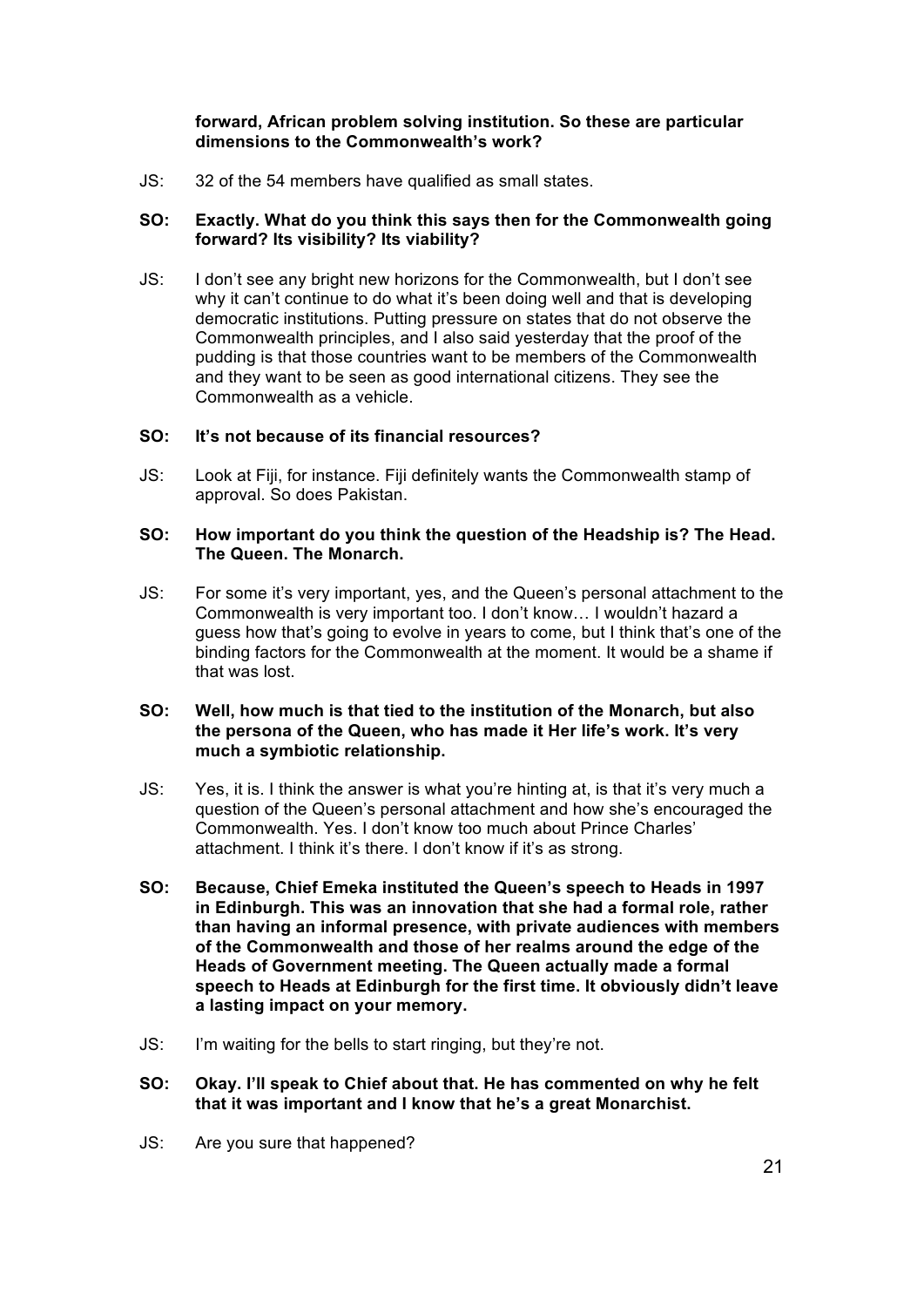# **SO: Yes.**

- JS: It's not in the record.
- **SO: It is actually, after the institution of the Commonwealth mace. That idea came out at the beginning of the 90s; followed by the innovation of the Queen's formal address to Heads at the start of the meeting.**
- JS: It didn't happen again, did it?
- **SO: Yes.**
- JS: I'll have to dig out my records and have a look, but clearly it didn't make a lasting impression, I'm sorry.
- **SO: As a longstanding Commonwealth activist, if I can call you that, and observer, what do you rate the Commonwealth going forward then? Change and decay? Crisis? This is very much the public and press discourse coming out of the Sri Lanka meeting of last November.**
- JS: I have to confess that I've been living in America for the last five years and there nobody knows what the Commonwealth is and it doesn't rate a line, so I'm out of touch. I have certainly heard my colleagues talk about the decline of the Commonwealth in recent years and I think that would be a shame, but I think the Commonwealth ought to have a role. As they say in management circles "Stick to the knitting. Do what you do best" and I think that there's been too much of an inclination to try and be all things to all men. Look, I have to say again, the example of Rwanda is one of those. Just because a country wants to become a part of the Commonwealth… what happens if Zaire decides it wants to be… the DRC wants to become a member of the Commonwealth? Do we accept them?
- **SO: Algeria, also.**
- JS: Algeria.
- **SO: Burma and South Sudan.**
- JS: Burma's got a case.

### **SO: So does South Sudan.**

- JS: Yes indeed. Oh my God. And so does Egypt, Jordan, Palestine, Israel, Iraq.
- **SO: And then it becomes the United Nations. You made that very point about the Retreat at Coolum that it was so large that the whole point of the informality and interchange between Heads was lost. Once you get into that much larger forum, it becomes a problem.**
- JS: That's why a group like the Troika becomes more important because it's manageable and it can take a lead. It may be not appreciated and it initially it